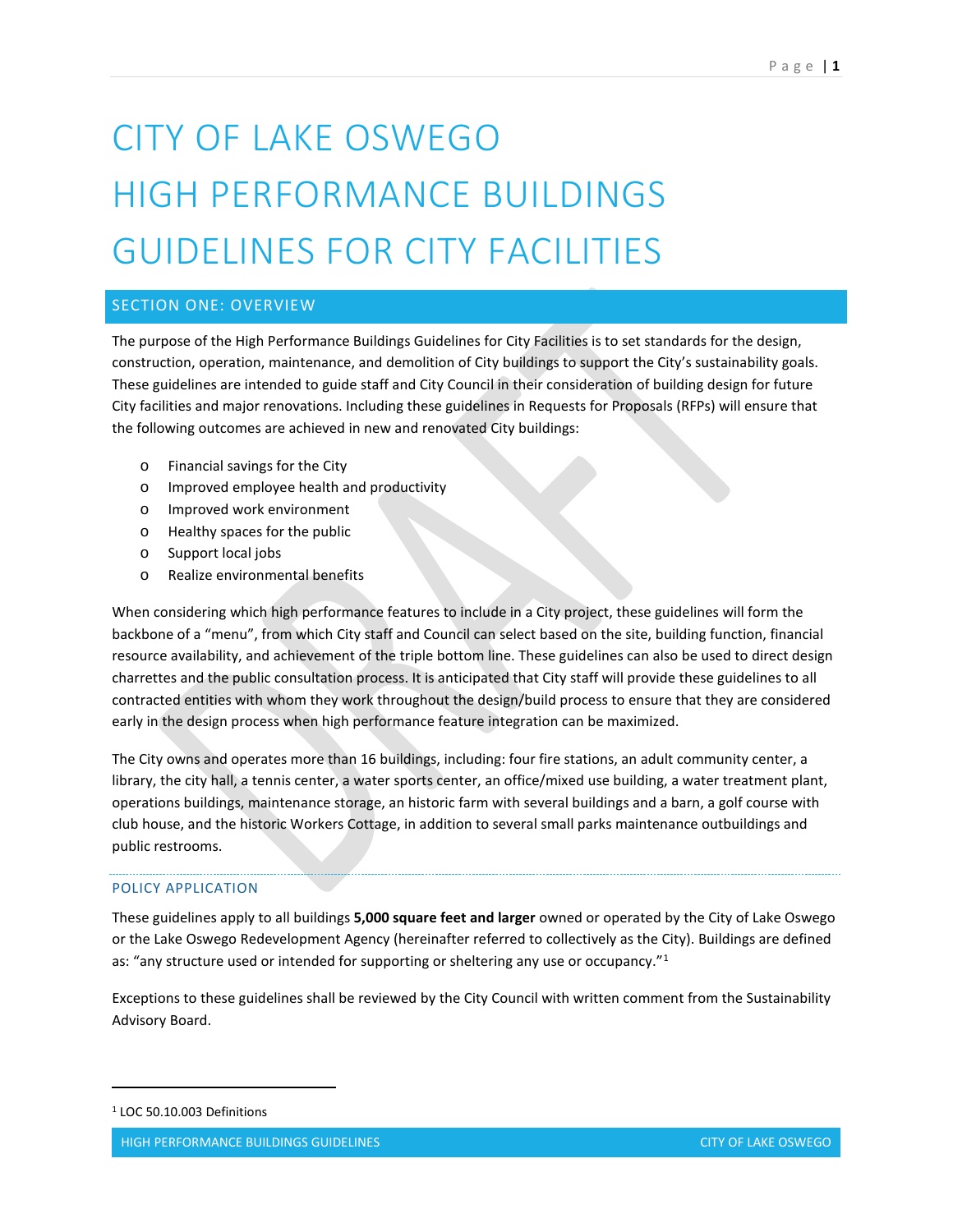**Note: These guidelines are to be used in conjunction with those standards set forth in the most recent (v4 or greater) LEED for Building Design and Construction: New Construction (NC) and Building Operations and Maintenance (BOM). These guidelines are not intended to replace the LEED v4 or greater standards but shall complement them. In some cases, these guidelines may require design elements over and above LEED v4. These guidelines will standardize processes that support the specific needs for the construction and renovation of publicly owned buildings in the City of Lake Oswego.**

The policy shall support the seven goals of the City *Sustainability Action Plan for City Operations 2014 Update*:

- O GOAL 1: FISCAL RESPONSIBILITY AND ORGANIZATIONAL STABILITY CONTRIBUTE TO THE LONG-TERM FINANCIAL STABILITY OF THE CITY ORGANIZATION THROUGH OPERATIONAL SAVINGS, RISK AVOIDANCE, REVENUE GENERATION, AND BRAND CREATION THAT WILL CONTINUE TO ATTRACT RESIDENTS, BUSINESSES, AND EMPLOYEES.
- O GOAL 2: QUALITY SERVICES DELIVER HIGH-QUALITY SERVICES AT A REASONABLE COST TO CITIZENS BY PROVIDING A HEALTHY, SAFE, AND SUPPORTIVE WORKPLACE THAT IN TURN LOWERS EMPLOYEE TURNOVER AND ABSENTEEISM AND ASSOCIATED COSTS.
- O GOAL 3: GREENHOUSE GAS (GHG) EMISSIONS REDUCE DIRECT AND INDIRECT GREENHOUSE GAS EMISSIONS AND RELATED CONSUMPTION OF ENERGY, FUEL, AND OTHER CONTRIBUTING SOURCES. QUANTITATIVE TARGETS INCLUDE:
	- **BY 2020, REDUCE GHG EMISSIONS 10 PERCENT BELOW 2000 LEVELS.**
	- **BY 2035, REDUCE GHG EMISSIONS 40 PERCENT BELOW 2000 LEVELS.**
	- **BY 2050, REDUCE GHG EMISSIONS 75 PERCENT BELOW 2000 LEVELS.**
- O GOAL 4: WATER CONSERVATION CONSERVE AND OPTIMIZE INDOOR AND OUTDOOR WATER USE THROUGH THE IMPLEMENTATION OF BEST MANAGEMENT PRACTICES.
- O GOAL 5: WASTE PREVENTION REDUCE OVERALL GENERATION OF WASTE AND RECYCLE OR COMPOST ALL REMAINING WASTE BY 2035.
- O GOAL 6: TOXICS REDUCTION ELIMINATE THE USE OR EMISSIONS OF PERSISTENT BIO-ACCUMULATIVE TOXIC (PBT'S) CHEMICALS AND OTHER PRIORITY TOXIC AND HAZARDOUS SUBSTANCES BY 2035.
- O GOAL 7: HABITAT ENHANCEMENT AND STORMWATER MANAGEMENT ALL CITY PARKS, TRAILS, NATURAL AREAS, AND DEVELOPED PROPERTIES POSITIVELY CONTRIBUTE TO HEALTHY, FUNCTIONING URBAN ECOSYSTEMS AND WATERSHED HEALTH BY 2035.

# HIGH PERFORMANCE BUILDING STANDARDS

The following high performance building standards apply to newly-constructed City buildings and all major renovations to buildings the City owns and operates.

Newly constructed buildings and major renovations<sup>[2](#page-1-0)</sup> of buildings greater than 5,000 square feet shall be built to the LEED<sup>3</sup> v4 or greater Rating System for Building Design and Construction (BD+C): New Construction and Major

<span id="page-1-0"></span><sup>2</sup> See Section 10. Definitions

<span id="page-1-1"></span> $3$  LEED, or Leadership in Energy & Environmental Design, is a green building certification program that recognizes best-in-class building strategies and practices. To receive LEED certification, building projects satisfy prerequisites and earn points to achieve different levels of certification. Prerequisites and credits differ for each rating system, and teams choose the best fit for their project[. http://www.usgbc.org/leed](http://www.usgbc.org/leed)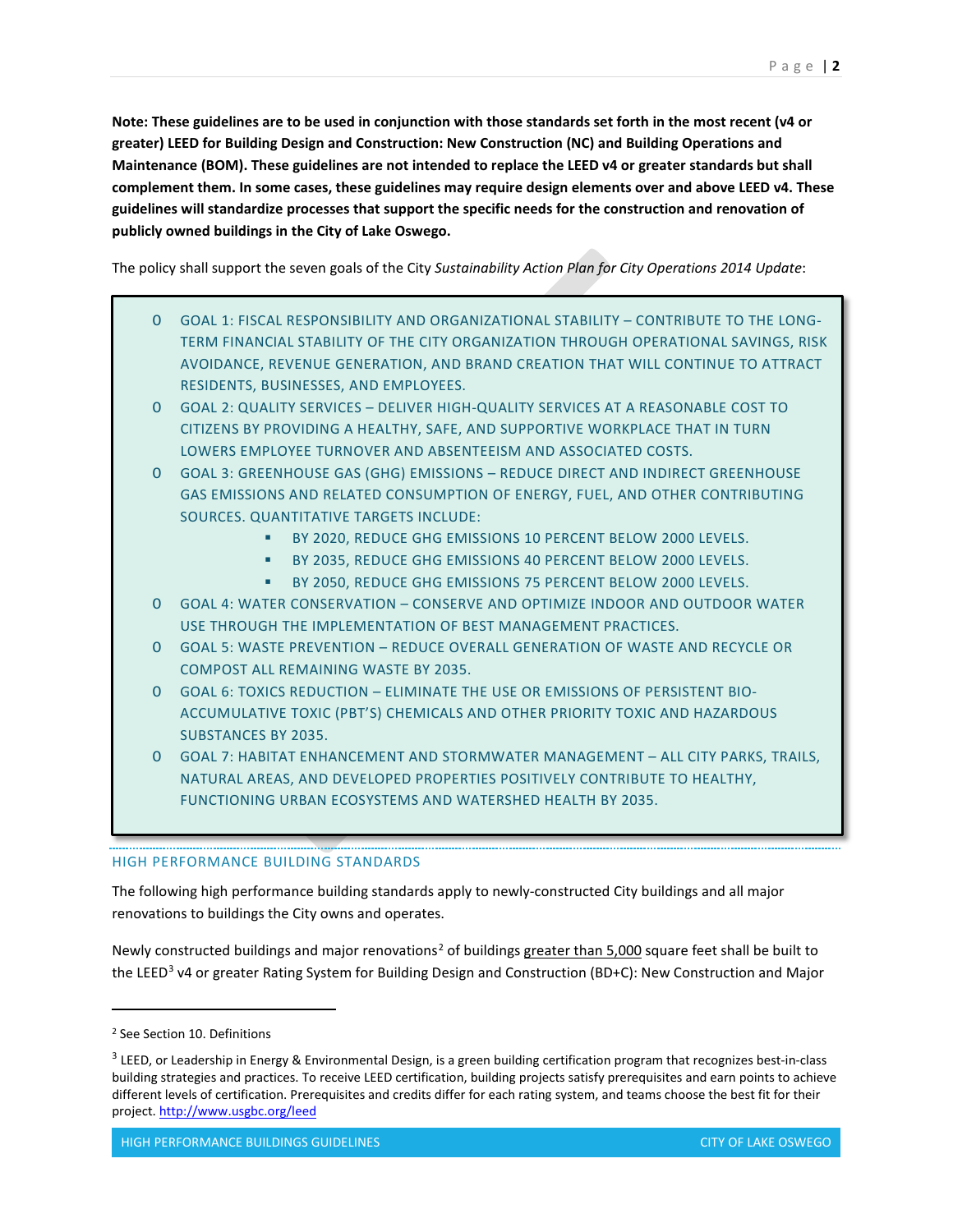Renovations Gold or Platinum level. The most recent version of the LEED BD+C: New Construction and Major Renovations standard shall be followed.

The following LEED BD+C credits should be incorporated into each project, in addition to the prerequisites and other credits needed to reach the desired certification level to the extent possible on each site. Receiving certification is not required. These credits have been selected because of their alignment with sustainability goals for City operations and compliance with existing City policies:

- a. Location and Transportation (LT) Credits:
	- o Sensitive Lands
		- o Access to Quality Transit
		- o Bike Facilities
		- o Green Vehicles
- b. Sustainable Sites (SS) Credits:
	- o Site Development Protect or Restore Habitat
	- o Construction Pollution Prevention
	- o Site Assessment
	- o Rainwater Management
	- o Heat Island Reduction
	- o Dark Skies
- c. Water Efficiency (WE) Credits:
	- o Outdoor Water Use Reduction
	- o Indoor Water Use Reduction
	- o Cooling Tower Water Use (where applicable)<br>o Water Metering
	- **Water Metering**
- d. Energy and Atmosphere (EA) Credits:
	- o Enhanced Commissioning
	- o Optimize Energy Performance
	- o Advanced Energy Metering
	- o Demand Response
	- o Renewable Energy Production
	- o Green Power and Carbon Offsets
- e. Materials and Resources (MR) Credits:
	- o Construction and Demolition waste management
	- o Life Cycle impact reduction
	- o Environmental Product Declarations
	- o Sourcing of Raw Materials Disclosure
	- o Material ingredients
- f. Indoor Environmental Quality (EQ):
	- o Enhanced Indoor Air Strategies
	- o Low-emitting materials
	- o Construction IAQ plan
	- o IAQ assessment
	- o Thermal Comfort
	- o Interior Lighting
	- o Daylight
	- o Acoustic performance

Newly constructed buildings and major renovations under 5,000 square feet shall not require certification.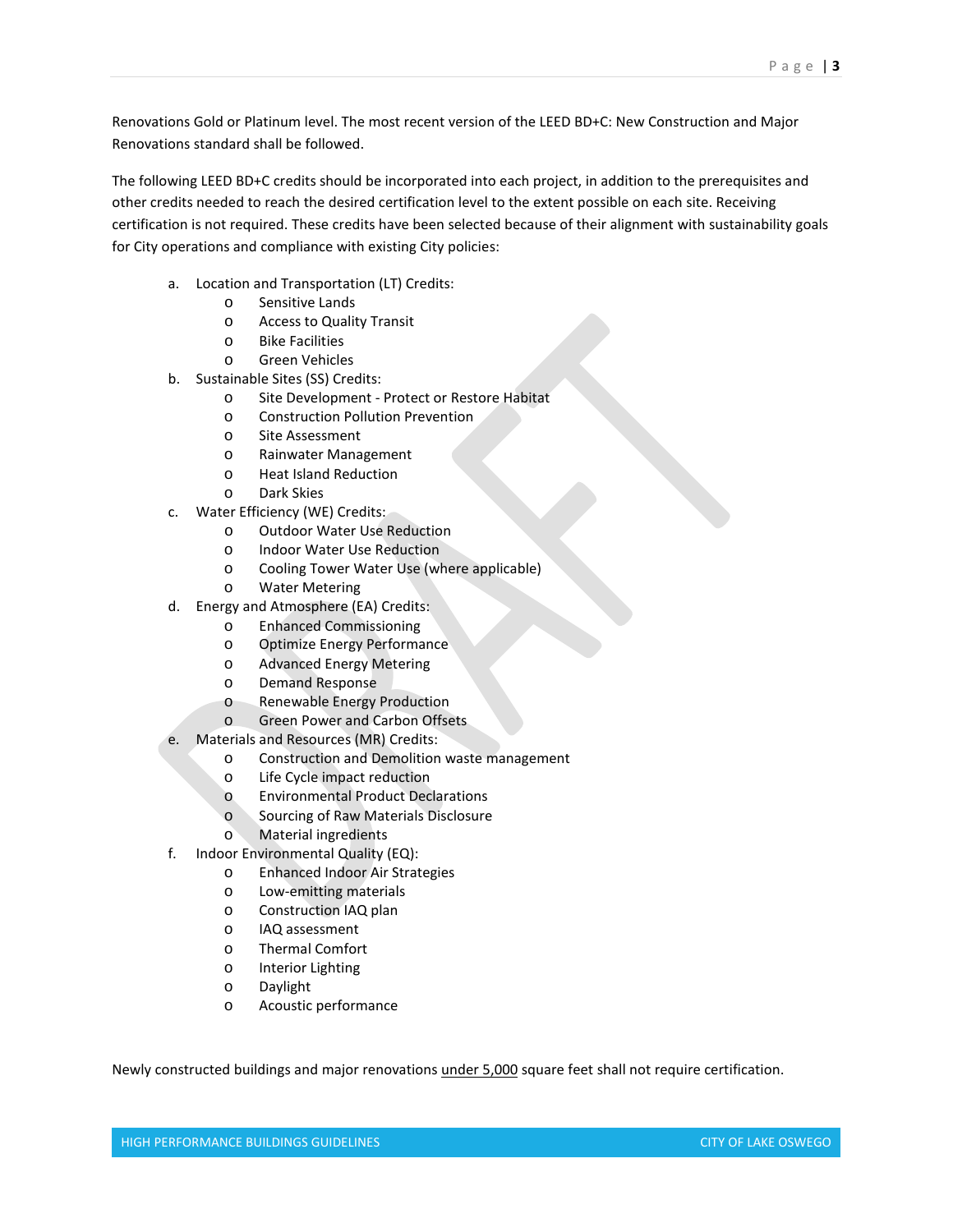The City has also identified specific technical standards that shall be applied to both newly constructed buildings and major renovations over 5,000 square feet and existing buildings. These standards are described in **Section 3: Technical Standards**.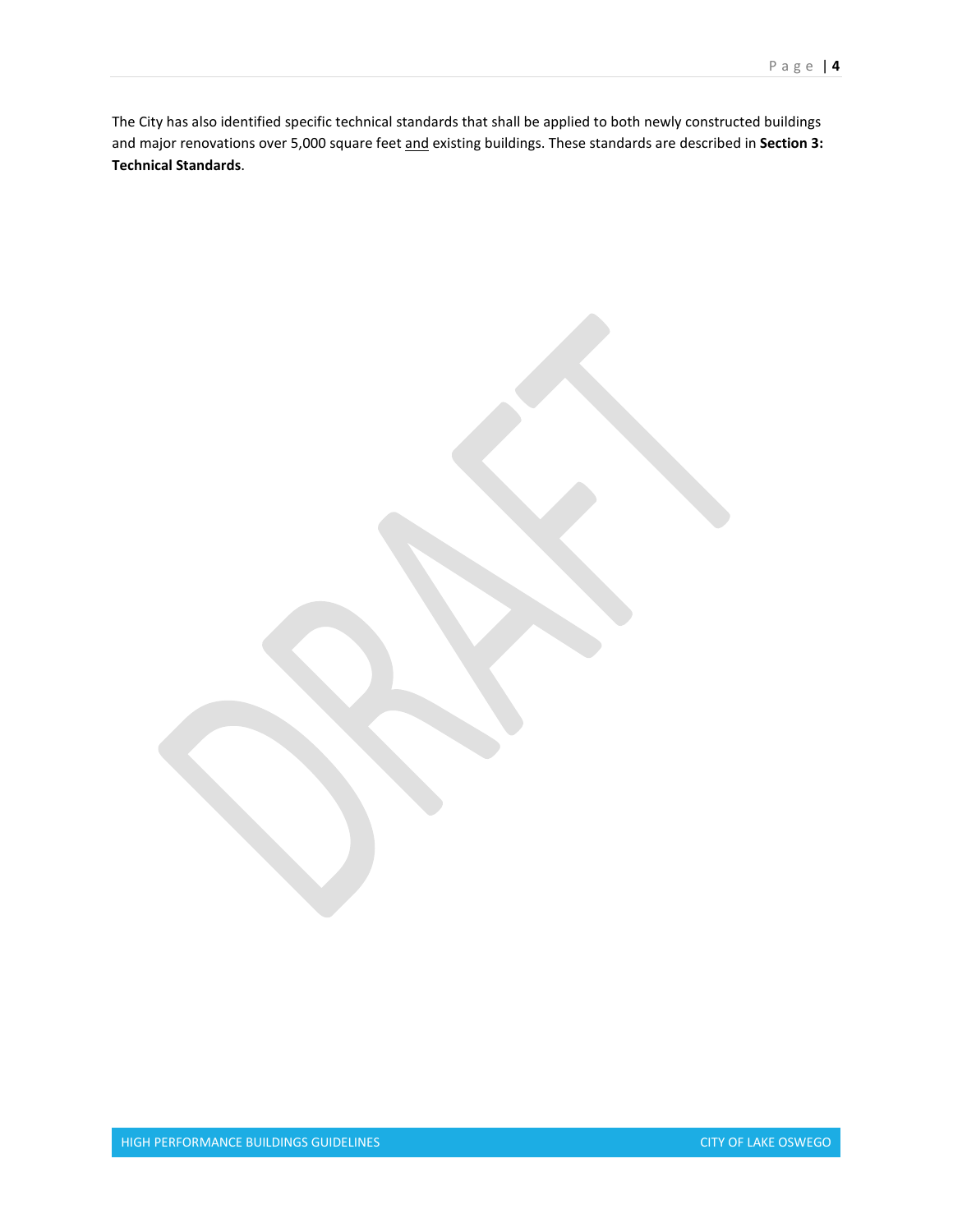# SECTION TWO: DESIGN AND PLANNING PROCESSES



#### PROGRAM PLANNING: GOALS AND DELIVERABLES

## PROJECT DESIGN

All new construction and major renovation projects shall provide for resources in the project budget needed to comply with the requirements of these guidelines, starting with the initial design phase. These resources may include staff or consultant time necessary to complete documentation requirements for the high performance building standard applicable to the building.

Early in the design process, integrated design practices will identify a project team to establish performance goals in line with LEEDv4 or most recent standard and ensure these goals are incorporated throughout the design and complete lifecycle of the building through deconstruction.

Integrated design<sup>[4](#page-4-0)</sup> is a collaborative, integrated planning and design process that:

- o Initiates and maintains an integrated project team in all stages of a project's planning and delivery;
- o Establishes performance goals for siting, energy, water, materials, and indoor environmental quality along with other comprehensive design goals;
- o Ensures incorporation of these goals throughout the design and lifecycle of the building;
- o Considers all stages of the building's lifecycle, including deconstruction.

#### IMPLEMENTATION PLAN

The following actions are recommended to ensure that these guidelines are implemented into City practices:

- o Develop and adopt operational policies and procedures that support the High Performance City Facility Policy, including but not limited to an integrated pest management (IPM) policy, solid waste management policy, stormwater manual, and water conservation policy, where not already in place.
- o Revise and update capital project and renewal and replacement funding processes to be consistent with the High Performance City Facility Policy.
- o Evaluate list of existing capital and renewal and replacement projects for the following ten years and identify opportunities to integrate sustainability into these projects.
- o Develop and adopt appropriate sustainable site management standards for the City's developed properties, as identified in the *Sustainability Action Plan for City Operations*, where not already in place.

To implement these guidelines in existing buildings, the following steps are recommended:

<span id="page-4-0"></span><sup>&</sup>lt;sup>4</sup> More information about integrated design: http://www.wbdg.org/design/engage\_process.php;

[http://www1.eere.energy.gov/femp/pdfs/29267-4.1.pdf;](http://www1.eere.energy.gov/femp/pdfs/29267-4.1.pdf) [http://www.betterbricks.com/graphics/assets/documents/Hiring-the](http://www.betterbricks.com/graphics/assets/documents/Hiring-the-team_Final.pdf)[team\\_Final.pdf.](http://www.betterbricks.com/graphics/assets/documents/Hiring-the-team_Final.pdf)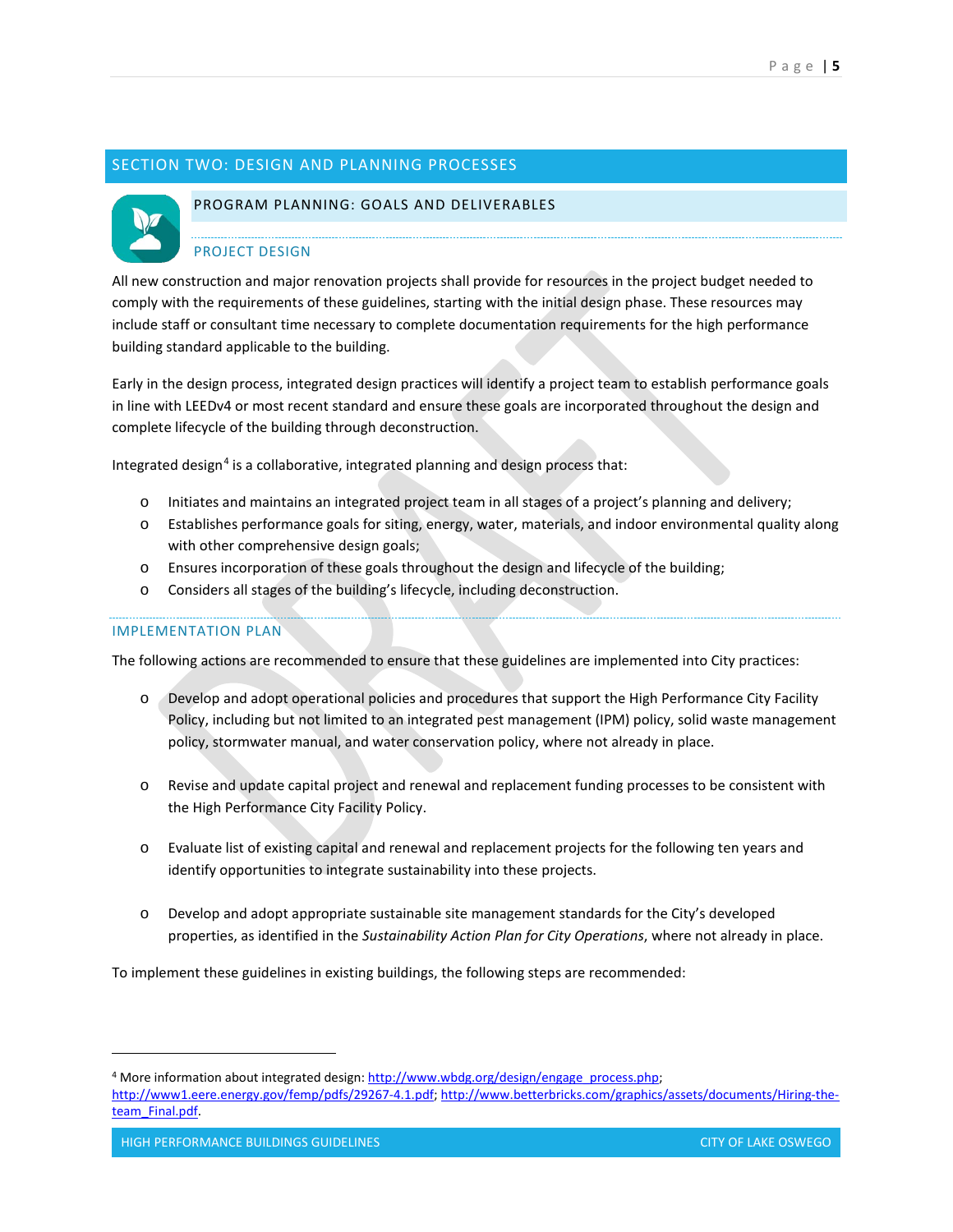o Implement the existing buildings strategies specified in these guidelines to improve environmental performance of City building stock. Where applicable, renovate to LEEDv4 or greater EBOM standard.

To ensure City wide acceptance of these guidelines, the following actions are recommended to create an inclusive design process leading to high performance outcomes:

- o All City departments and offices responsible for financing, planning, designing, developing, constructing, and managing City-owned buildings. Each of the above departments shall be included in the design and planning phases of the project, as relevant to their responsibilities and key deliverables.
- o The building project team and its consultants shall review these guidelines and make plans for implementation as a first step in the design phase.
- o Training on design, maintenance and operations of high performance buildings shall be provided for all individuals required by these guidelines to participate in the implementation process.

Standards for new construction and major renovations are effective starting with Council approval of these guidelines.

#### PROGRAM PLANNING DELIVERABLES

To ensure all project phases are adequately managed and recorded, and to measure performance throughout the lifecycle of the building, the following deliverables are recommended:

#### NEW CONSTRUCTION AND MAJOR RENOVATIONS DELIVERABLES

- **Projects working toward LEED BD+C certification**: submit LEED checklist and review comments from the Green Building Certification Institute at project completion indicating that the project has achieved the credits. A LEED scorecard of "expected" LEED credits by 50% design development phase is preferable, to ensure design is on track, and to allow for follow-up with teams on a project-by-project basis as needed.
- $\checkmark$  If certification is not being pursued, the included checklist should be used to demonstrate compliance with these guidelines. A third party shall be engaged to review the LEED checklist where budget allows.
- $\checkmark$  At the end of each new construction or major renovation project, the project manager is responsible for submitting the following information to the City Manager or designee:
	- o Amount of construction and demolition waste diverted from each project and reused on the job site (total tons, percent diverted, and list of primary materials diverted);
	- o A summary of all LEED credits that were incorporated in the project, and
	- o A copy of certification document for LEED, if applicable.

#### EXISTING BUILDINGS DELIVERABLES

 $\checkmark$  Conduct assessments of building performance and identify areas for improvement for energy usage, water consumption, waste generation and recycling, toxics usage, habitat-friendly development practices, and stormwater impact.

## ANNUAL DELIVERABLES

The City's sustainability coordinator is a staff resource who can assist with completion of the following recommended deliverables: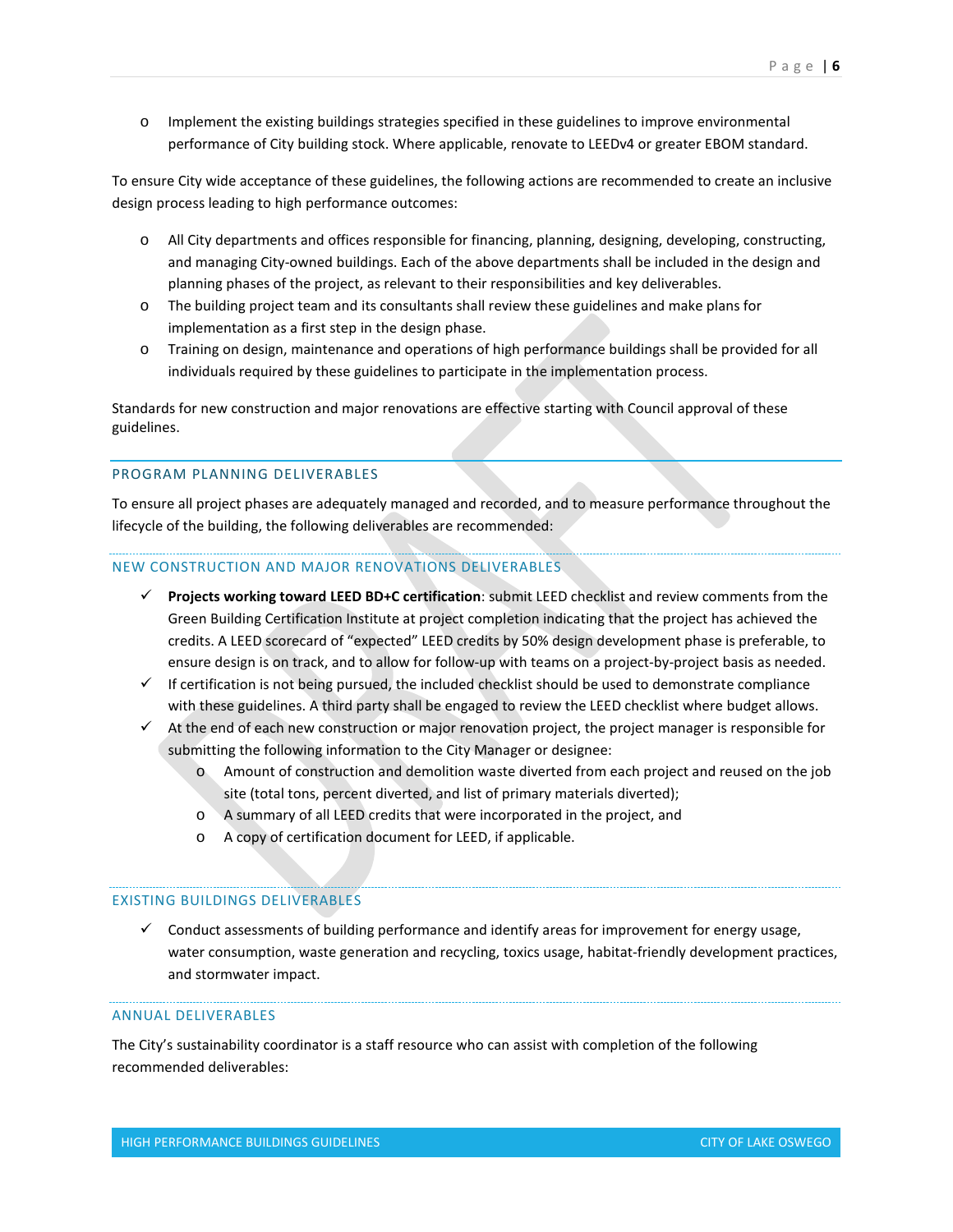- $\checkmark$  Annual assessments of all buildings to identify areas for continuous improvement in sustainable operations. Describe accomplishments and plan for continuous improvement as part of *Sustainability Action Plan Progress Report*.
- Performance of City buildings as specified in the action areas identified in the *Sustainability Action Plan for City Operations 2014 Update* in quantitative terms, such as total gallons or cubic feet of water consumed from a building in a given year.
- $\checkmark$  Energy and water efficiency results over the 20 year payback period of new and renovated City buildings. As part of this process, building commissioning on all new City facilities shall be performed by a thirdparty every 5 years to verify that all aspects of the building are operating as expected.
- $\checkmark$  Annual reviews of the high performance building guidelines and amendments as needed to reflect new design standards, existing renovations or revised goals in the City's Sustainability Action Plan for City Operations.
- $\checkmark$  A summary of sustainable building operations and maintenance projects completed in the previous fiscal year, including capital improvement projects and renewal and replacement projects that implement these guidelines. These summaries shall include:
	- o A one to two-paragraph summary of the project;
	- o Which of the City's sustainability goals the project addresses; and
	- o Any anticipated resource or financial savings expected from the project.



# BUDGET PLANNING AND LIFECYCLE ANALYSIS: GOALS AND DELIVERABLES

Fiscal responsibility is a key aspect of the High Performance Buildings guidelines. It is imperative that funding needs for increasing long-term performance of building projects are identified in the City's Capital Improvement Plan Program and Renewal and Replacement Program scheduled for the next five years.

Budgetary, funding and accounting methods for achieving high performance outcomes consistent with these guidelines and with sustainability goals included in the Sustainability Action Plan for City Operations 2014 Update will need to be identified early in the design process. The following tools must be incorporated into budget planning, and into preparing a Life Cycle Analysis (LCA), which is the key deliverable for budget planning under these guidelines.

# RETURN ON INVESTMENT (ROI)

- o Projects must result in a measurable reduction in electricity, natural gas, or water consumption by increasing efficiency, resulting in lowered cost for ongoing operations, and have a positive ROI to the City.
- o Energy efficiency projects which have a ROI of 20 years or less shall be prioritized for funding even if there is an up-front capital investment required.
- o ROI calculation can take place as part of the LCA process.
- o ROI for energy efficiency projects is typically estimated by the Energy Trust of Oregon or its partner service providers.
- o Accounting for ROI from energy efficiency projects will be determined by budgetary, funding and accounting methods identified in this section.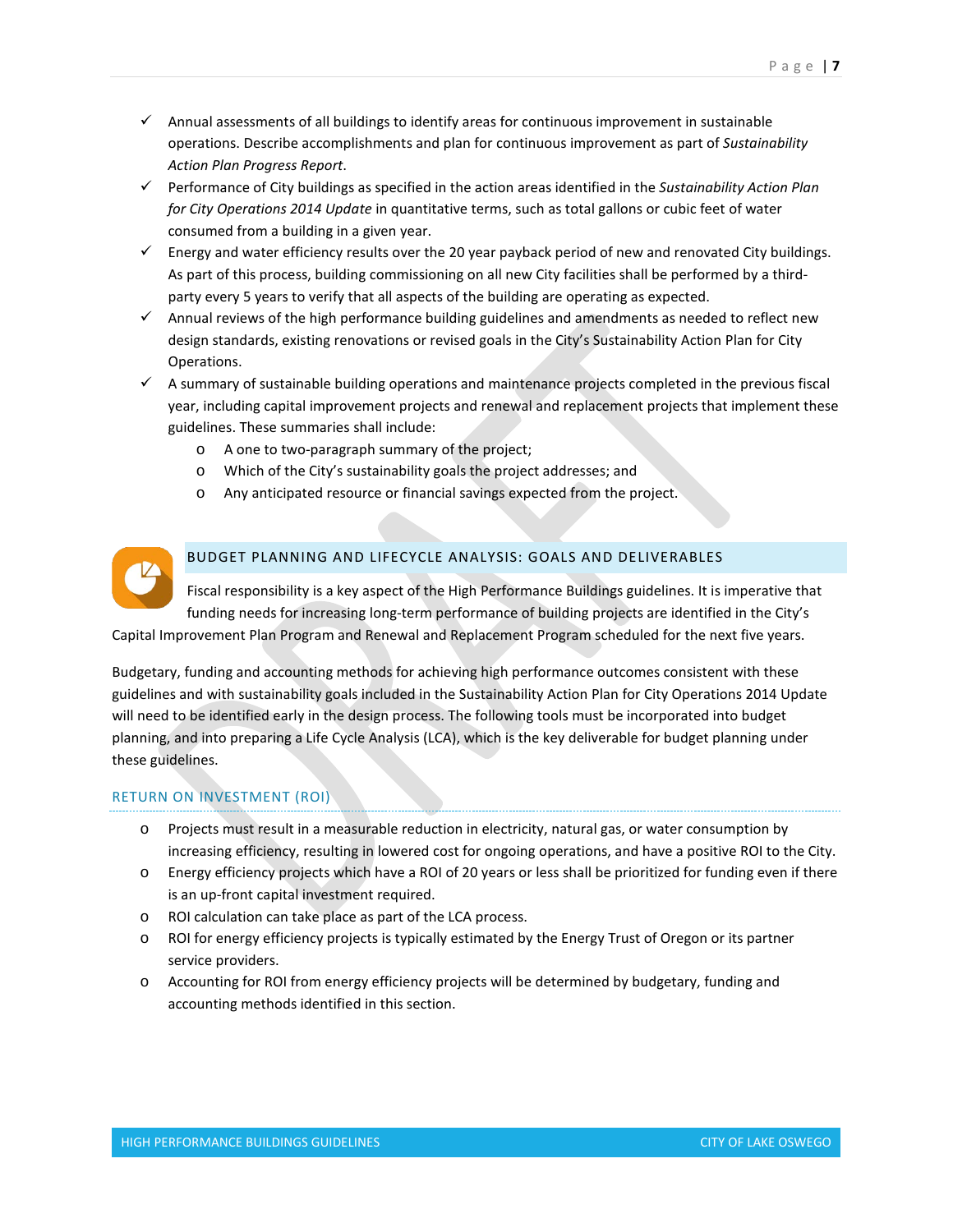#### INCENTIVES

o When incentive funds are available from the Energy Trust of Oregon for energy efficiency projects, including Early Design Assistance<sup>[5](#page-7-0)</sup> and Eco-Charrette planning, project managers shall apply these to their projects. Energy Trust of Oregon shall be contacted early in the design and planning process to ensure that possible incentives are identified and maximized.

#### APPLICATION OF CITY FUNDS

- o Implementation of these guidelines shall be consistent with the administration process appropriate for each fund, including the General Fund, Water Fund, and Wastewater Fund.
- o Department directors and facility managers shall have the authority to integrate high performance building methods that support these guidelines into their proposed annual budgets.

#### CALCULATING TOTAL COST OF OWNERSHIP

- o Building maintenance projects shall use a total cost of ownership model to determine the best value for the City over the expected life of the equipment.
- o Studies have found that there is no statistical difference between the up-front costs of high performance buildings compared to standard buildings<sup>6</sup>. To ensure that these guidelines do not become a financial burden for the City, all projects calculated to exceed five (5) percent of standard up-front costs shall be reevaluated, by the building project team, to seek a more cost effective solution.
- o The building project team may also decide that the up-front expenditure is the fiscally responsible choice in light of future savings. A complete life cycle analysis should be the primary fiscal responsibility indicator.

## BUDGET PLANNING DELIVERABLE: LIFE CYCLE ANALYSIS

A Life Cycle Cost Analysis (LCA) will be applied to evaluate design considerations of new construction and renovations, as well as to efficiency upgrade projects in existing buildings. To ensure accuracy, and account for all variables, the following LCA process is recommended:

- The LCA shall be applied over a discounted payback period of 20 years.
- o Inputs shall include:

- Initial project costs;
- Any incentives;
- A discount rate that is set by the 10 year Treasury rate at time of design;
- Escalation rates for utilities, materials and maintenance. Material and maintenance escalation rates shall be in accordance with Energy Information Agency estimates of inflation.
- o The baseline will be determined as follows:
	- For New Construction: total costs of design, construction, labor and maintenance

<span id="page-7-0"></span><sup>5</sup> ETO Early Design Assistance – [http://energytrust.org/commercial/incentives/multifamily/construction-renovation](http://energytrust.org/commercial/incentives/multifamily/construction-renovation-improvements/custom/early-design-assistance)[improvements/custom/early-design-assistance](http://energytrust.org/commercial/incentives/multifamily/construction-renovation-improvements/custom/early-design-assistance)

<span id="page-7-1"></span><sup>6</sup> Cost of Green Revised: Reexamining the Feasibility and Cost Impact of sustainable design in the Light of Increased Market Adoption. Davis Langdon[. http://www.davislangdon.com/USA/Research/ResearchFinder/2007-The-Cost-of-Green-Revisited/](http://www.davislangdon.com/USA/Research/ResearchFinder/2007-The-Cost-of-Green-Revisited/)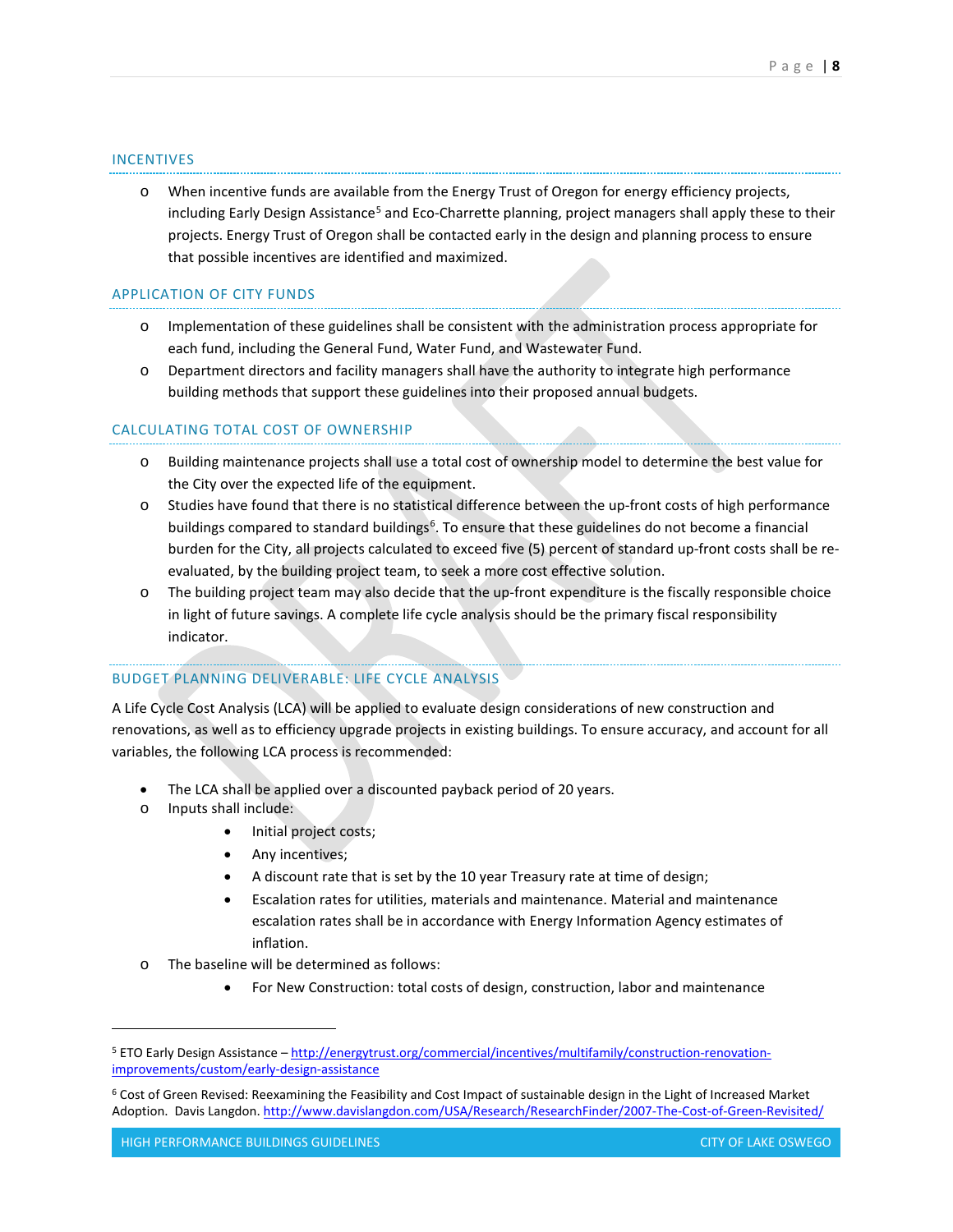- For Building Upgrades: cost premium of upgrades versus existing system
- o Energy Savings shall be calculated by:
	- Working with vendors, contractors, Energy Trust of Oregon, and the Facilities Manager
	- When inputting energy source data, location data shall first be gathered to ensure energy source and projected climatic conditions are accurate
- o LCA outputs shall include the following metrics:
	- 20 year Net Present Value (NPV) calculation, which must be positive for project to continue;
	- 20 year Net Present Cost;
	- 20 year Net Present Savings;
	- Internal Rate of Return calculation;
	- Energy Savings both annually and over 20 years, presented in cost, kWh and cost/kWh;
	- Greenhouse Gas emission reduction both annually and over 20 years, in MTCOE.
- $\circ$  An LCA tool must be used to run the analysis. The Department of Energy Building Life Cycle Cost (BLCC)<sup>[7](#page-8-0)</sup> tool is a free program that can be used for LCA analysis. Choice of LCA tool must be based on cost, ease of access and accuracy in calculating metrics described above. LCA can be completed by project contractor or project manager.

<span id="page-8-0"></span><sup>7</sup> <http://energy.gov/eere/femp/building-life-cycle-cost-programs>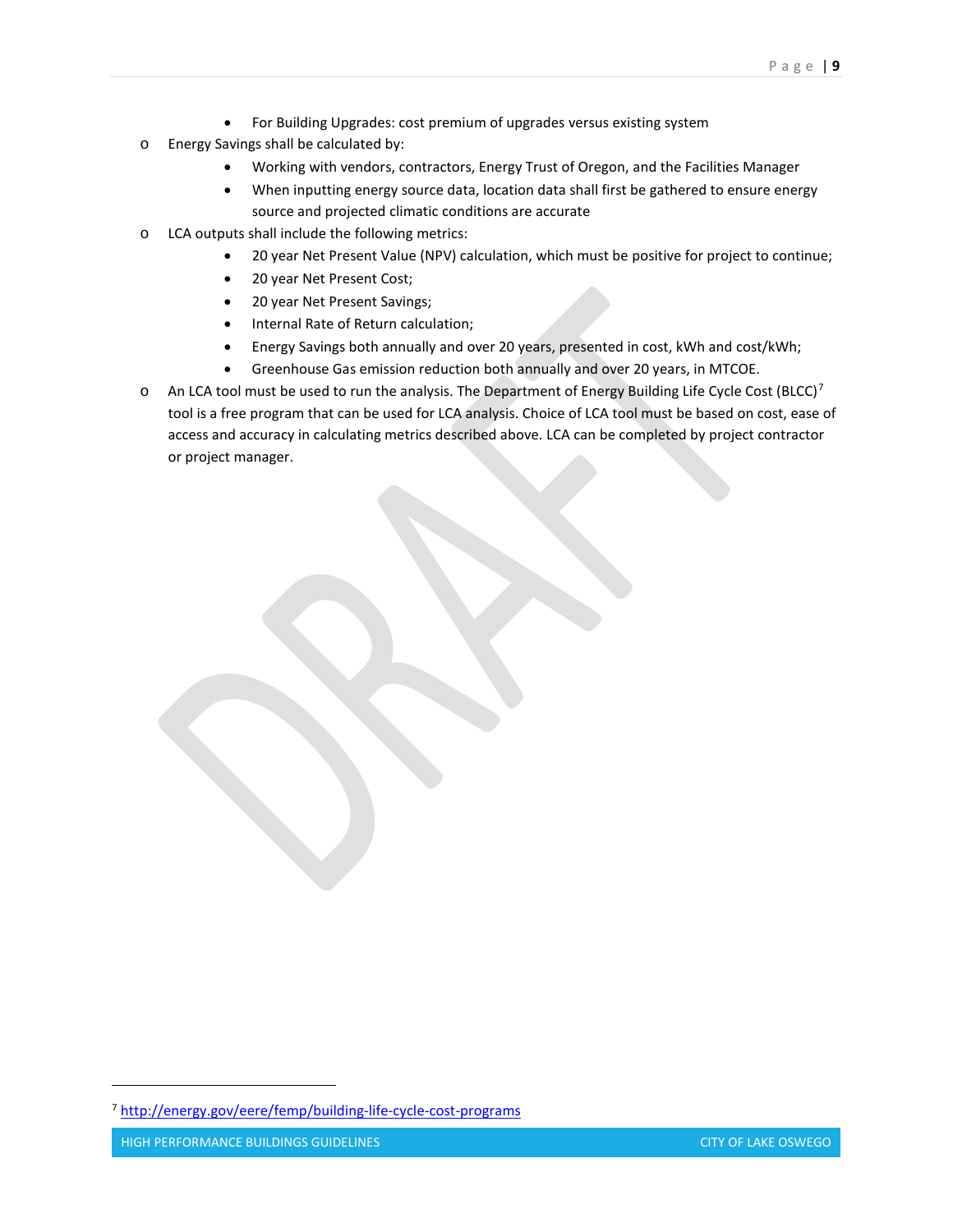# SECTION THREE: TECHNICAL AND DESIGN STANDARDS

These standards have been developed to assist in designing, constructing and renovating to LEEDv4 or greater Gold or Platinum standards. They will also promote healthy, efficient and cost-effective buildings designed for long-term sustainability and improved operation and maintenance. To ensure these guidelines serve as an easy reference, the standards are grouped into the following categories: Site Design, Energy Use, Water Management, Indoor Environment, Construction/Deconstruction, Commissioning, and Operations and Maintenance.



# GENERAL SITE DESIGN

# FUTURE PROOFING

To ensure City facilities maintain their high performance features throughout the life cycle of the building, the following techniques are recommended:

- o Build to Zero Energy-Capable (ZEC) standards, where practical, to protect the City budget against the volatility of future energy and water prices.<sup>[8](#page-9-0)</sup>
- o Implement all energy conservation and efficiency measures that are cost effective based on the 20 year life cycle analysis.
- o Design and build new City buildings in a manner that will allow for future implementation of on-site or near-site renewable energy generation and domestic hot water heating. Design elements such as building orientation, roof pitch, and building height shall be primary considerations. Anticipated building electricity base load and ability to meet this load through on-site renewable energy sources shall also be analyzed.
- o Include the Facilities Manager in the design process to ensure that buildings are designed to allow for regular maintenance, cleaning and monitoring of building systems for the lifespan of the building.

# CLIMATE ADAPTATION AND RESILIENCY

Design for Passive Survivability shall be considered for new buildings and major renovations. Passive Survivability refers to a building's ability to maintain critical life-support conditions if services such as power, heating fuel, or water are lost.

- o Where deemed to be cost effective, based on the 20-year life cycle analysis, design and build City facilities to maintain a base level of operations in the event of extended power outages, through passive heating and cooling, day lighting, natural ventilation, and other design techniques.
- o Designing for Passive Survivability shall be based on 50 year climate predictions to ensure that investments are made in systems best suited to future conditions.

# LANDSCAPE AND NATURAL FEATURES

Landscape design plays an integral role in the function of City buildings, and can be incorporated in all passive solar designs, water conservation plans, biophilic and aesthetic-enhancing plans, and mitigation of heat island impacts. Landscape planning shall also be consistent with City Sensitive Area Plans, Stormwater Manual, Integrated Pest

<span id="page-9-0"></span><sup>8</sup> ZECs are commercial buildings that achieve energy performance similar to Zero Energy Buildings and could achieve net-zero energy consumption with the addition of on-site power generation.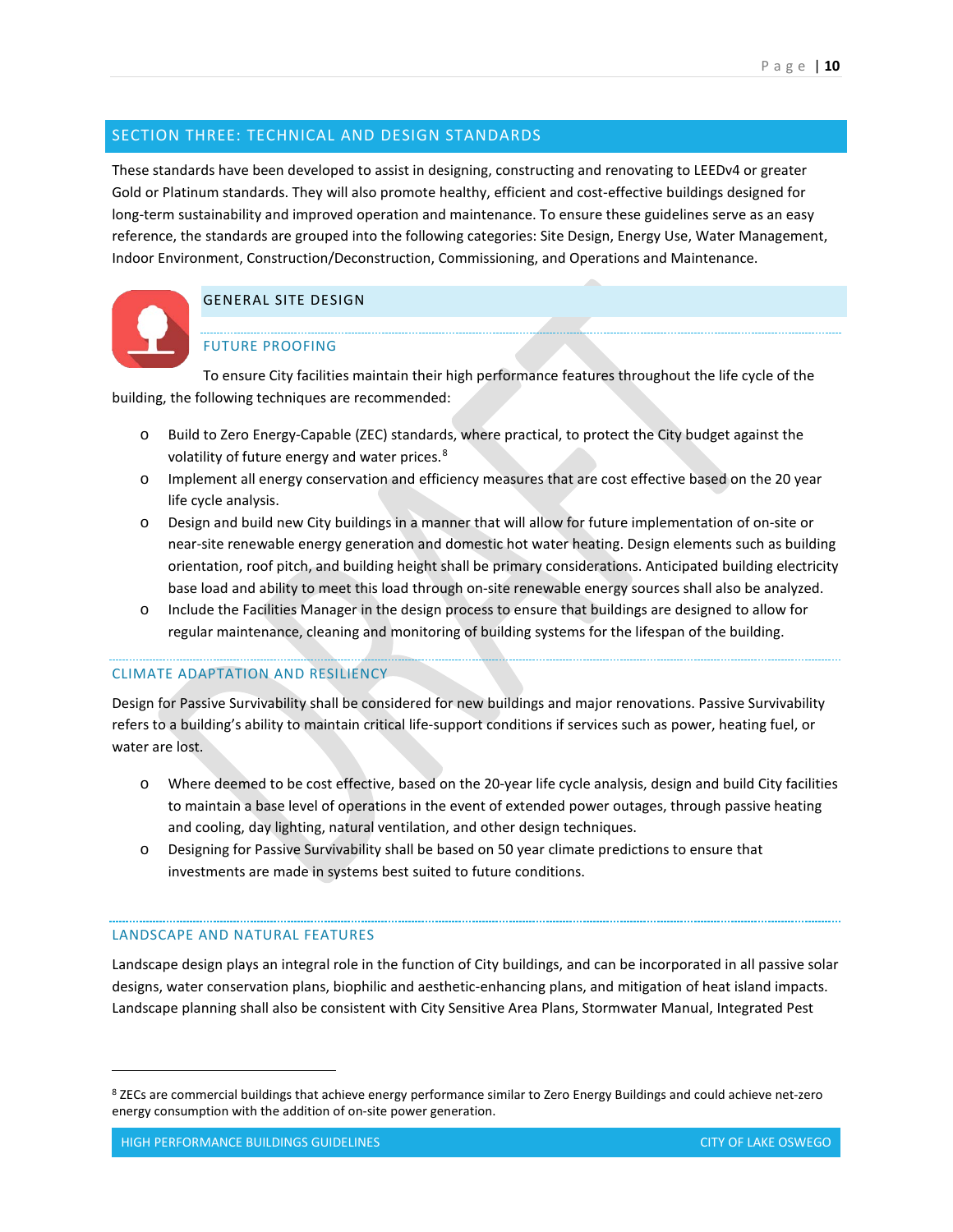Management policies, and minimize the loss of natural features. The following practices help to achieve these goals:

- o Site Planning
	- An inventory of existing vegetation and ecologically sensitive areas as part of the site design process.
	- Mapping of natural hazards zones, soil profiles, and watersheds as part of the topographical site analysis.
- o Species Identification
	- When replacing plant materials, use natives or drought-tolerant species, where practicable, for water efficiency purposes. Avoid the use of invasive species.
	- Plant species and maintenance techniques that minimize the use of pesticides and fertilizers shall be used.
	- Design landscaping to maximize views from the building, while also minimizing urban heat island effects. Passive solar design plans can incorporate landscaping and promote the use of plant species that are compatible with the sun and shade patterns on the site.
	- Use climate-specific landscaping that will be adaptable to 50 year future climate predictions.
- o Landscape Maintenance
	- Maintain landscaping at all City buildings using Integrated Pest Management practices.
	- Use drip-irrigation or other water conservation irrigation techniques, where irrigation is required.
	- Investigate the use of rainwater harvesting systems where available.
	- Participate in yard debris collection programs to ensure proper disposal of landscape waste, where it cannot first be used in City landscaped areas, natural areas or parks.

# ALTERNATIVE TRANSPORTATION

The City shall promote the use of alternative transportation including, but not limited to, cycling, walking, electric vehicles, public transportation, carpooling or other low-emission forms of transportation. New construction and major renovations shall include the following facilities for City employees and visitors:

# CITY EMPLOYEES

- o For employees, provide secure bicycle storage areas, along with access to shower and locker facilities. No less than 5 bicycle parking spaces shall be provided per 100 employees OR adequate bicycle parking spaces shall be provided based on results of Employee Commute Options survey.
- o The City shall also continue to offer subsidized TriMet passes for City employees.
- o Carpool incentives, such as a dedicated parking area, shall be provided as part of new construction, major renovations, or parking area re-designs.

# EMPLOYEES AND VISITORS

# ELECTRIC VEHICLES

o Include adequate power supply, meters, and electrical systems capable of powering electric vehicle (EV) charging station(s) at all new buildings or major renovations. Power supply lines shall be extended from the building to location(s) adjacent to planned public parking areas as part of the building construction.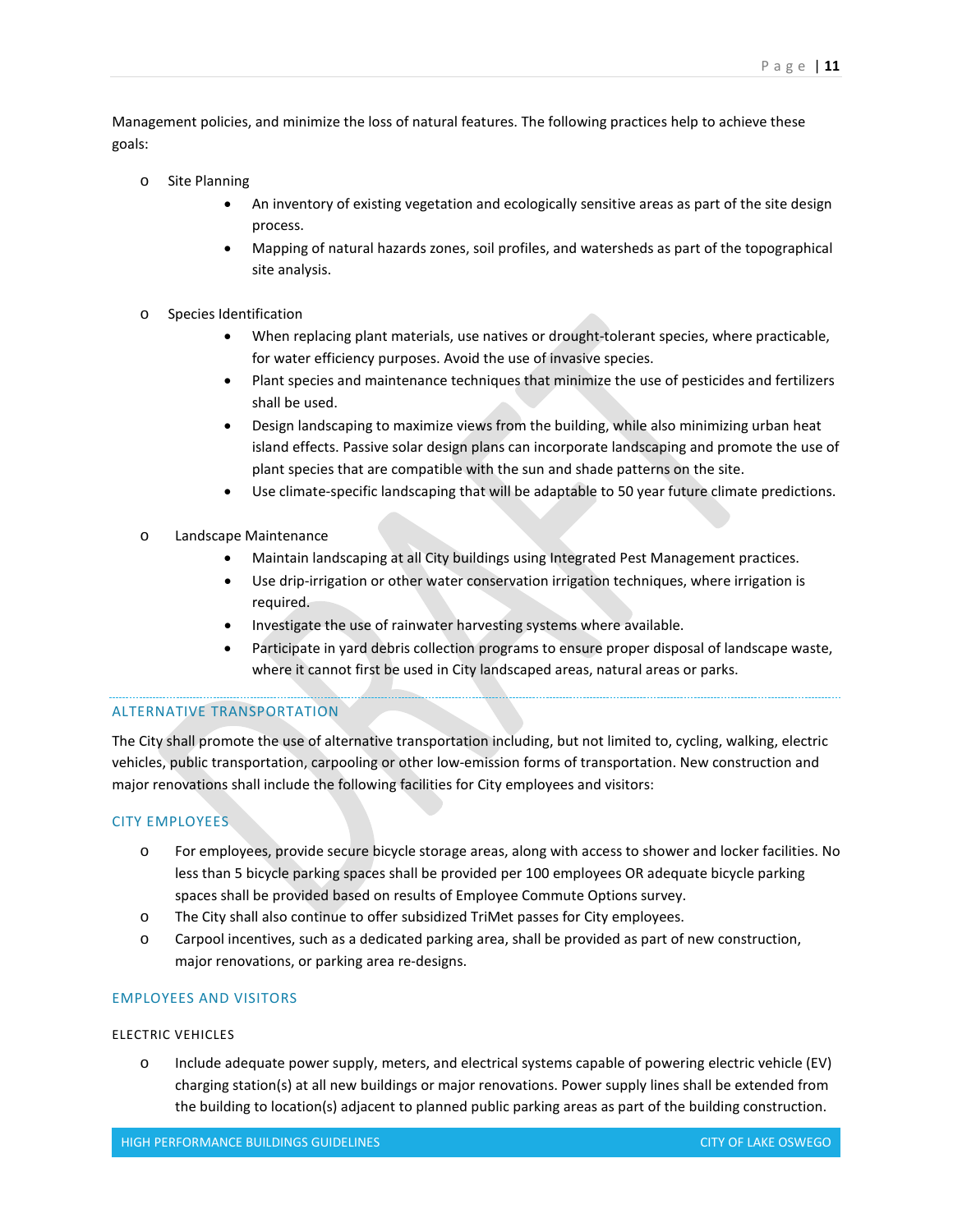#### BICYCLE STORAGE

EV charging stations.

To avoid bikes being locked inappropriately to City buildings, trees, light fixtures, artwork or blocking entrance to City buildings, the following design techniques can be used:

shall be designed in such a way as not to preclude the installation of dedicated parking spaces for future

- o Bicycle racks shall be located so as not to block entrance to City buildings, impede pedestrian movement on City sidewalks, block existing travel lanes, or emergency vehicle access. Parking areas and garages are designed to include bicycle parking in a safe, designated area free from vehicle traffic.
- o Bicycle racks shall be located within close proximity to building entrances and have adequate lighting.
- o Rack design should be consistent across City facilities to minimize maintenance costs and be easily identifiable.
- o To minimize maintenance and reduce theft, bicycle racks shall:
	- Be installed on a permanent foundation, securely anchored with tamper-proof nuts
	- Allow for both wheels to remain parked on the ground while the frame and a minimum of one wheel can be secured to the rack
	- Support a variety of bicycle sizes and designs
	- Be constructed of galvanized or stainless steel and covered with a thermoplastic coating
	- When possible and financially feasible, an indoor bike storage room for employees shall be considered during the design phase of new construction or major renovations



#### ENERGY MANAGEMENT

New construction and major renovations can use many energy management features to minimize the building's total energy requirements. Siting, passive solar design, daylighting, roof design, lighting choice, and electrical system design can help to reduce total energy load. While these guidelines requires that buildings be designed to LEEDv4 or greater standards, the following shall also be complied with to ensure energy efficiency and management for the lifecycle of the building.

#### BUILDING LAYOUT

o Orient new construction on the site so as to maximize the use of passive solar design as a tool for regulating building temperature. Best practices in passive solar design shall be incorporated. Major renovations can use shading strategies, improved insulation, installation of windows with a higher "R" factor, and re-painting of roofs to light colors as tools to achieve passive solar design.

#### TEMPERATURE CONTROL

- o Daylighting shall be used as a key design technique to regulate temperature and need for artificial lighting. Designs strategies that maximize daylighting include:
	- Variable window glazing on different sides of the buildings adequate to levels of sunlight exposure
	- Skylights, atriums, and courtyards that allow light to reach interior sections of the building
	- Responsive lighting sensors that adjust interior lighting levels in response to external light levels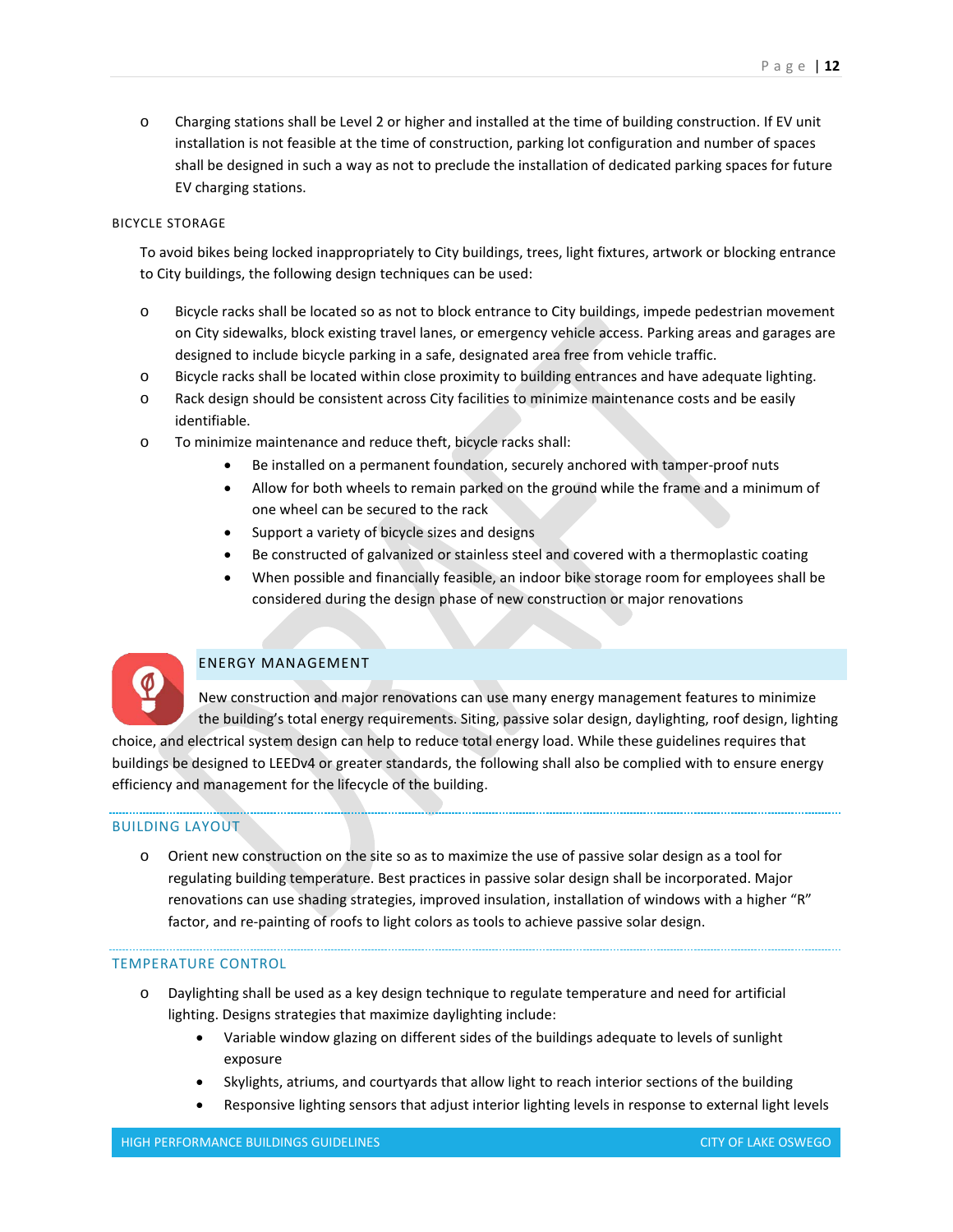o Where possible, natural ventilation shall be permitted. Where indoor air quality can be safely regulated, windows shall be designed so that they can be opened.

#### LIGHTING

- o Energy Trust of Oregon shall be consulted early in the design process to ensure that all lighting choices made at all City facilities qualify for Energy Trust of Oregon incentives, where applicable.
- o The most energy efficient lighting is preferred, with preference given to LEDs or comparable products. Choice of lumens shall be appropriate for the purpose of the space being illuminated and shall take into account the health and comfort of users in that space.
- o Where possible, dimmable LEDs with sensors shall be used to be responsive to outdoor lighting conditions to both save energy and maximize productivity of employees.
- o All new lighting should be paired with occupancy or vacancy sensors.
- o Facilities management shall be consulted during the lighting design phase to ensure that fixtures can be easily maintained, replaced and cleaned throughout the lifecycle of the product.
- o Exterior lighting shall be designed to minimize light pollution to the night sky and neighboring properties.

#### **ELECTRONICS**

All new electronic equipment purchased shall be Energy Star certified<sup>[9](#page-12-0)</sup>, where certified products are available. Lifecycle costs should be considered when purchasing new electronic equipment.

#### ROOF DESIGN AND ENERGY PRODUCTION

- o Design roofs to minimize urban heat island effects. On new construction and any roof projects, high solar reflectance design consistent with LEED requirements shall be used where an ecoroof is not installed.
- o Where feasible from a financial and engineering standpoint, design roofs to incorporate an ecoroof for both building insulation and as a stormwater management tool. Plants that require little to no irrigation beyond rainwater are recommended.
- o Incorporate rainwater harvesting into roof design. If an ecoroof is deemed unfeasible from an engineering and design perspective, project managers shall incorporate an alternative method of treating stormwater runoff from the roof surface on the development site.
- o Roof area planned for future photovoltaic arrays or other renewable energy generation shall meet the solar reflectance/Energy Star-rated roof material requirement. The total roof area excludes skylights, equipment, solar energy panels, and appurtenances.

#### GREEN ENERGY TECHNOLOGY

 $\overline{a}$ 

o New public buildings and major renovations that meet the criteria outlined by the State of Oregon in the "1.5% for Green Energy Technology in Public Buildings" rule<sup>[10](#page-12-1)</sup> are required to include an appropriate

<span id="page-12-0"></span><sup>9</sup> The U.S. EPA certification program for energy efficient equipment and appliances is Energy Star. Find certified product information at[: http://www.energystar.gov/index.cfm?fuseaction=find\\_a\\_product.](http://www.energystar.gov/index.cfm?fuseaction=find_a_product)

<span id="page-12-1"></span><sup>10</sup>Oregon Administrative Rules (OAR) 330-135-0010 to 330-135-0055 (Implementing Oregon Laws 2012, chapter 83 – S.B.1533), "1.5 Percent for Green Energy Technology in Public Buildings", Effective January 1, 2013, <http://www.oregon.gov/energy/CONS/docs/15GETRules12.27.12.pdf>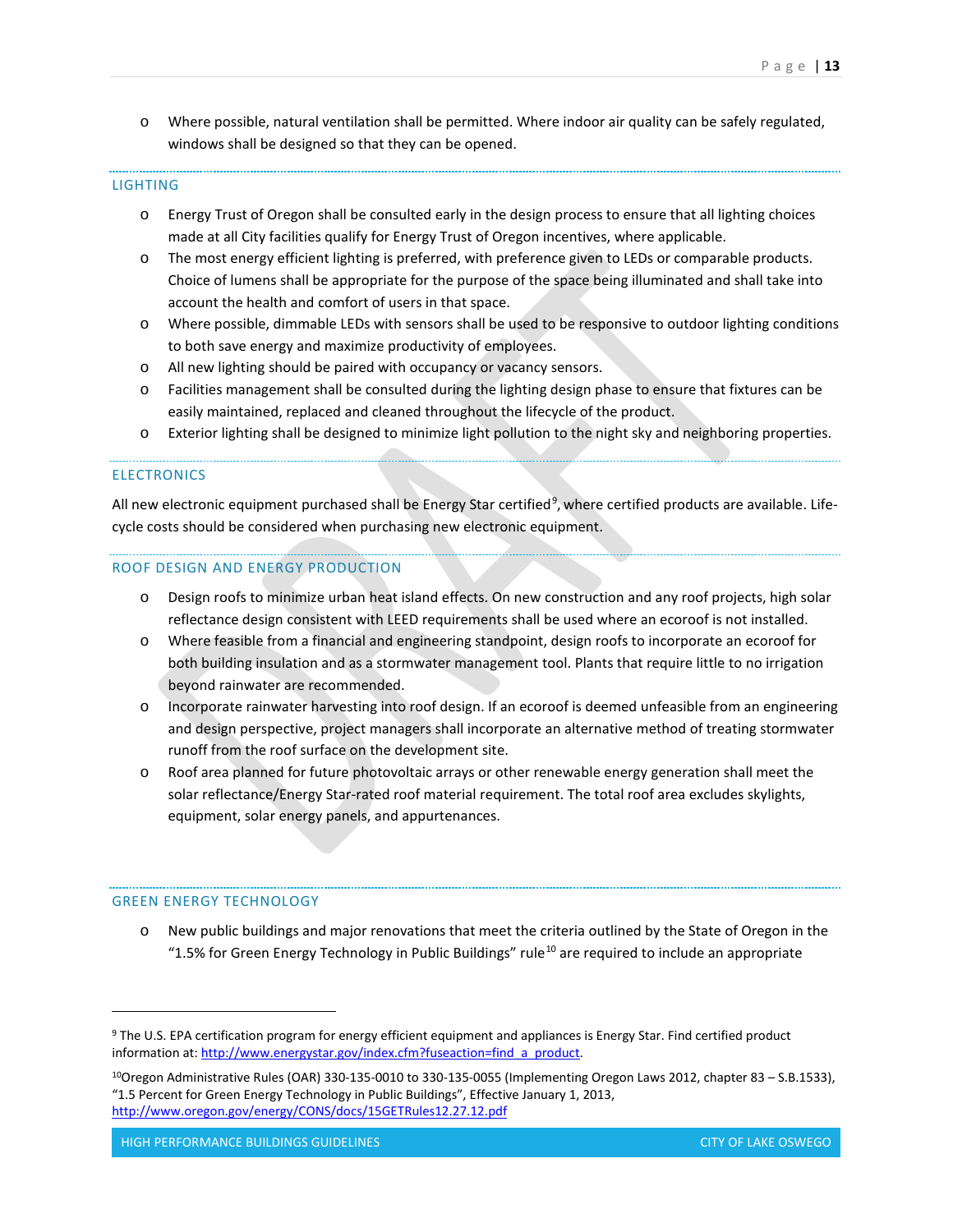green energy technology by spending an amount equal to at least 1.5 percent of the total contract price associated with that building.

# ENERGY MANAGEMENT DELIVERABLES

#### ENERGY TRACKING

Establish and maintain, an Energy Star Portfolio Manager<sup>[11](#page-13-0)</sup> account for each building and update quarterly. A partnership between Finance, Sustainability, and Facilities shall be established to ensure timely entry of energy use and cost data. The data can be used for quarterly benchmarking and use in annual energy use reporting. It is the responsibility of the sustainability coordinator to maintain and update the City's portfolio.

## ENERGY EFFICIENCY ACTION PLAN

All City buildings greater than 5,000 square feet shall complete a comprehensive energy audit (if they have not already), using the American Society of Heating, Refrigerating and Air Conditioning Engineers (ASHRAE) Level II standard. Recommendations should be included in a building-specific Energy Efficiency Action Plan. The Energy Efficiency Action Plan should also include a target date for retro-commissioning, where appropriate, and identify funds required to implement recommended measures.



## WATER MANAGEMENT

Water conservation requires an integration of landscape, building, energy, and facilities management systems. The goal of these guidelines is to meet the LEEDv4 or greater Gold or Platinum standards for Water Efficiency. This section specifies additional policies to assist in achieving the greatest water management

standards possible to promote efficiency, savings, and protect the water resources within the City of Lake Oswego.

#### FIXTURES

 $\overline{a}$ 

- $\circ$  All water fixtures purchased shall be EPA Water Sense certified<sup>[12](#page-13-1)</sup>, where certified products are available.
- o Electrical systems in new construction or major renovations shall be designed to support the use of automatic sensors on sinks, toilets and urinals. In existing buildings, sensors shall be installed where the electrical system has capacity to support their use.

#### WATER REUSE SYSTEMS

All water reuse and collection systems should be metered to determine quantities of water processed through the system.

- o Rainwater Collection
	- On new construction or major renovations, roofs shall be designed to support a green roof to reduce the discharge of storm water. The green roof shall incorporate a rainwater harvesting system.

<span id="page-13-0"></span><sup>&</sup>lt;sup>11</sup> Portfolio Manager is EPA's free, online tool for tracking energy and water use and efficiency across an entire portfolio of buildings[. https://www.energystar.gov/istar/pmpam/.](https://www.energystar.gov/istar/pmpam/)

<span id="page-13-1"></span><sup>&</sup>lt;sup>12</sup> The U.S. EPA certification program of water efficient fixtures is Water Sense. Find certified products at <http://www.epa.gov/watersense/>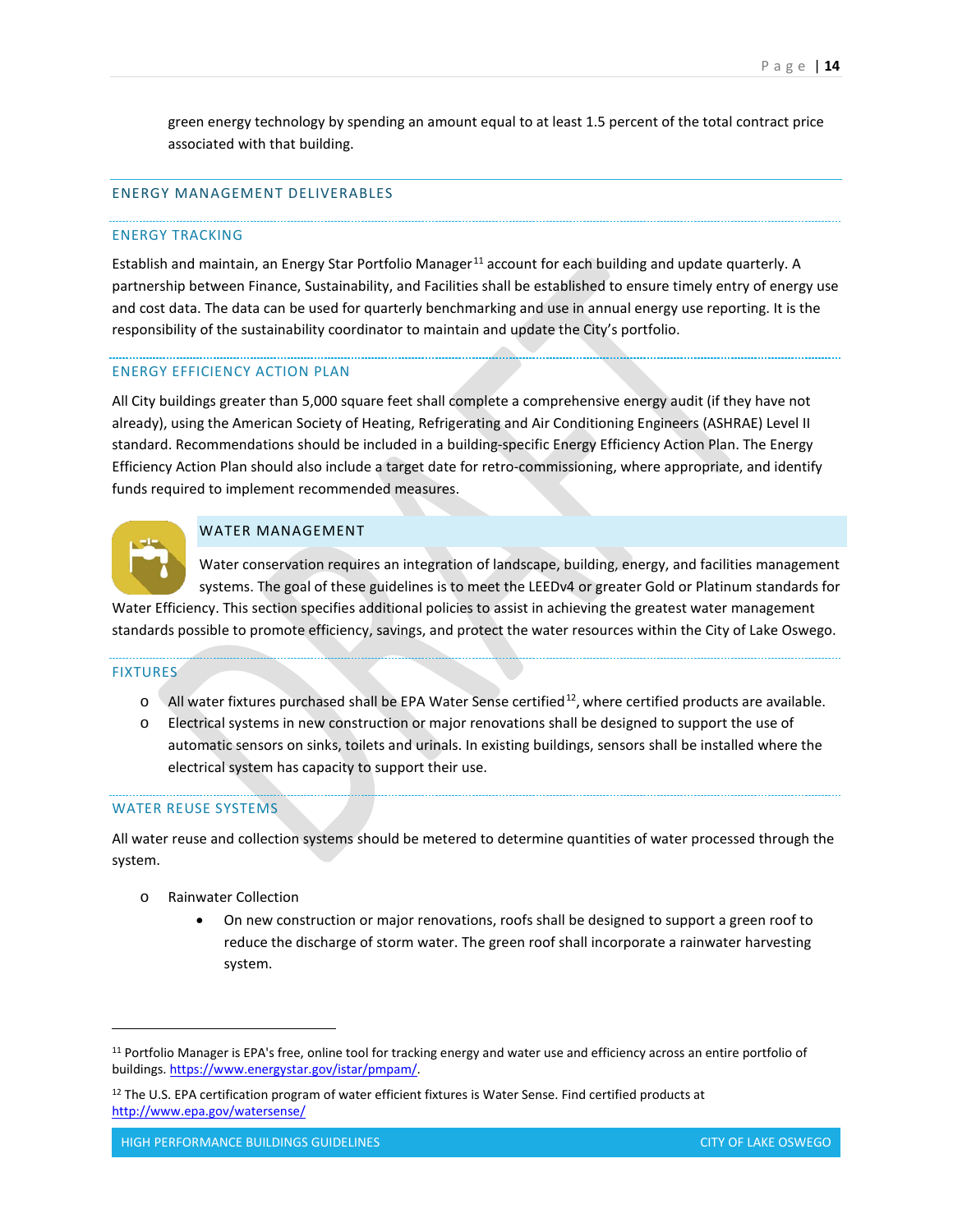- o Where a roof cannot bear the load of a green roof, an alternative rainwater harvesting system must be provided to divert and collect storm water.
- o Collected rainwater can be used for: green roof irrigation, landscape irrigation, toilet/urinal flushing, and other uses permitted by Oregon Administrative Rules Chapter 340, Division 53.
- o Collected rainwater must be retained in sealed containers to avoid introduction of vermin and breeding of insects.

# o **Greywater Collection**

- o Incorporate greywater collection systems (shower, sink and laundry wastewater) into all new construction and major renovations, where possible.
- o Greywater shall be collected and reused as permitted by Oregon Administrative Rules Chapter 340, Division 53. Permits from the Oregon Department of Environmental Quality must be obtained for all greywater reuse and disposal.



# INDOOR AIR QUALITY

LEEDv4 has stringent indoor air quality (IAQ) standards, which these guidelines are designed to support. Providing good IAQ for City employees and visitors promotes a healthy, productive, safe, and inviting environment. Along with lighting, quality visual features and noise control, IAQ is a crucial component of any high performance buildings policy. The following standards, along with those in the LEEDv4 Gold and Platinum level credits and many other design options, will protect the indoor air of City facilities.

# DESIGN AND OPERATION

- o All new construction and major renovations shall be designed to promote beneficial indoor air quality
- o Involve the Facilities Manager in the design phase to ensure that all control systems are designed to maximize ventilation, temperature, humidity, and air flow, and can be easily maintained or replaced throughout the lifecycle of the building
- o Evaluate the site for sources of contamination and off gassing from soils, bedrock, neighboring buildings and excess moisture. Where pollution sources are present, design the building to minimize transfer of exterior pollutants into the interior of the building.
- o Where appropriate and where outdoor air has been tested to be low in pollutants, include operable windows in designs for ventilation. It will be at the Facilities Manager's discretion to request that windows not be opened during times of high pollen count or degraded air quality.
- o Occupants shall be able to control temperature, lighting levels, and noise where possible, while maintaining safe levels of indoor air.
- o Smoking shall be prohibited in and around City buildings in compliance with the Oregon Indoor Clean Air Act (ICAA) HB 2546.

# PROCUREMENT

- o All materials purchased for construction through furnishing of City facilities shall avoid the chemicals and volatile organic compounds included on the Living Building Challenge Red List.
- o Finishing of walls, flooring, and all wood products shall be free of volatile organic compounds (VOCs) and formaldehyde.
- o Cleaning products shall be purchased in accordance with a City Green Cleaning policy and be approved by the Facilities Manager.
- o Office equipment and electronics shall be EPEAT-registered by the Green Electronics Council to limit the off gassing of toxins within the facility.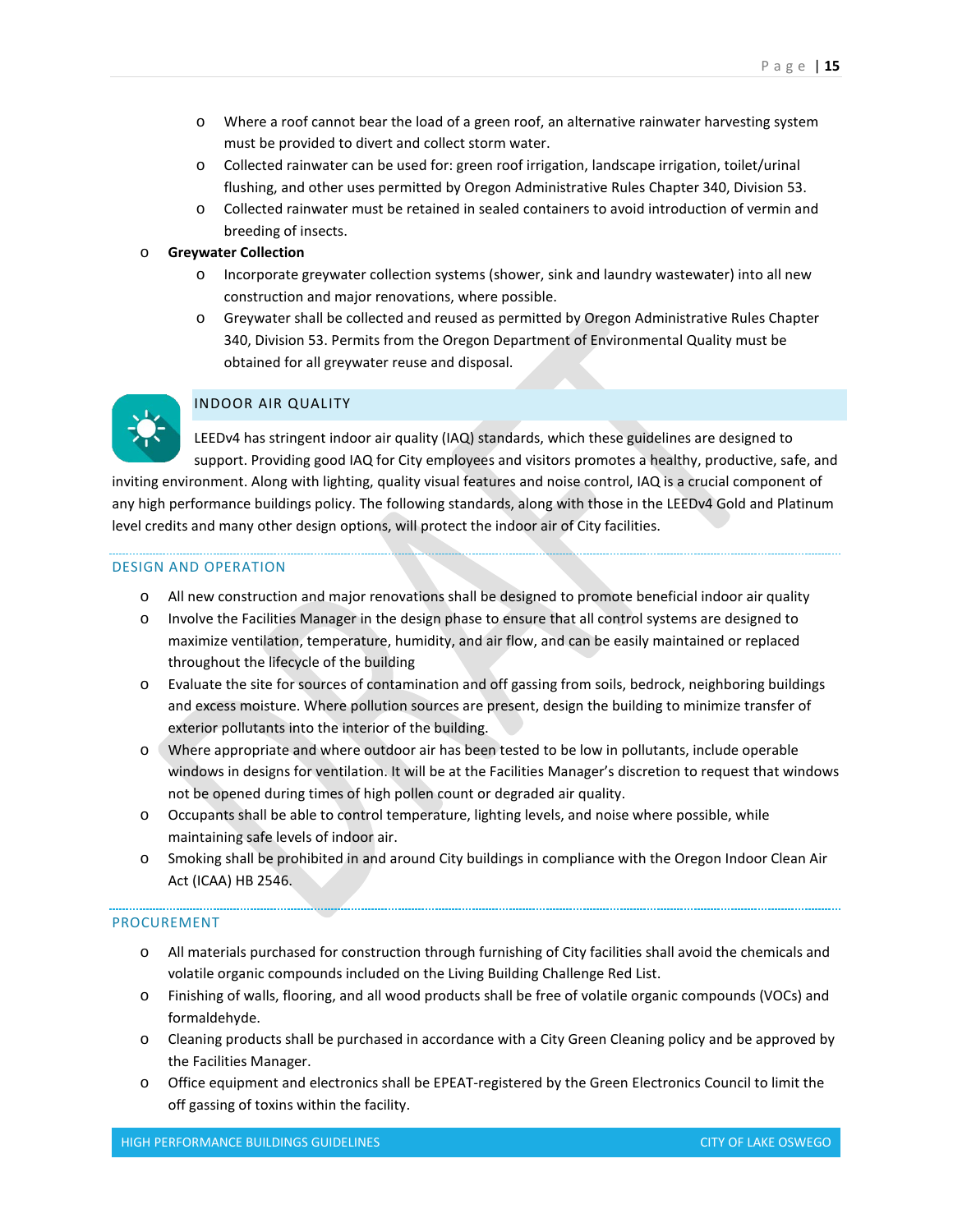#### **CONSTRUCTION**

- o Ensure that absorbent building materials are protected from the elements to prevent moisture damage and future mold growth
- o "Wet" materials such as concrete, caulk, adhesives, sealants etc. must meet the applicable VOC limits, as specified by the South Coast Air Quality Management District<sup>13</sup>.
- o Fibers and particles released during installation of insulation shall be properly controlled, contained and disposed of prior to building occupancy.
- o A vacancy period shall be allowed between end of construction and occupancy to allow for full air circulation through the building and minimization of odors from new paints, carpets and furnishings. The building shall be flushed continuously with outside air for a period of no less than 10 days, while maintaining an indoor air temperature between 60-75 degrees.

#### INDOOR AIR QUALITY DELIVERABLES

- $\checkmark$  In compliance with LEEDv4, an Indoor Air Quality Management Plan for the construction and preoccupancy phases of the building.
- $\checkmark$  Production of a Green Procurement Policy to ensure future purchases do not compromise the health of employees and building occupants.



# CONSTRUCTION/DECONSTRUCTION

It is expected that construction of any new City building, and deconstruction to allow for the construction of a new building, will follow site management and planning, resource recovery and

recycling, and pollution control standards as required by LEEDv4 and existing legislation. The strategies provided in this section outline specific guidelines to ensure that construction and deconstruction occurs with minimal environmental and social impact while maintaining the project budget.

### CONSTRUCTION

 $\overline{a}$ 

#### CONSTRUCTION MATERIALS

- o The construction management team shall work with suppliers to obtain materials that meet the following standards;
	- no less than 10% of materials, based on total value of materials, shall come from within a 500 mile radius of the building site
	- at least 5% of building materials, based on total value of materials, shall be comprised of refurbished, salvaged, or reused materials
	- all wood-based materials shall be certified by the Forest Stewardship Council
	- every effort shall be made to choose manufacturers who supply materials in minimal packaging, or reclaim packaging for recycling

<span id="page-15-0"></span><sup>&</sup>lt;sup>13</sup> Rule 1113, Regulation XI- Source Specific Standards, South Coast AQMD; http://www.aqmd.gov/docs/defaultsource/rule-book/reg-xi/r1113.pdf?sfvrsn=15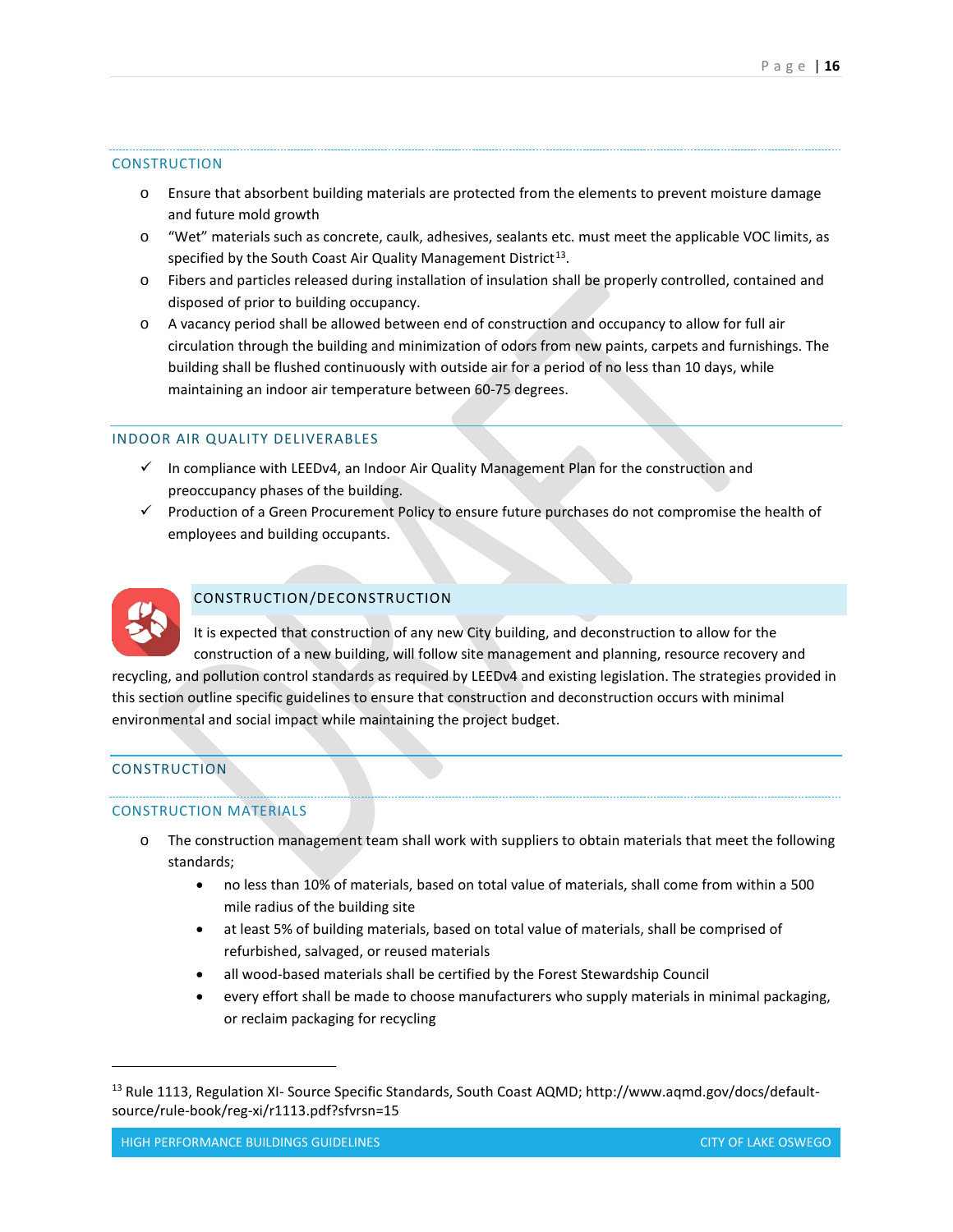### WASTE AND POLLUTION CONTROL

- o The construction team shall work with local haulers to recycle or salvage at least 75% of construction materials, where applicable.
- o Hazardous materials shall be properly separated and disposed of in accordance with relevant legislation. Every effort shall be made to minimize the use of hazardous materials during the construction process of all City buildings.
- o Storage of construction materials shall occur under the guidance of an Integrated Pest Management Plan to prevent infestation of vermin
- o A site management plan for construction and deconstruction shall specify the following:
	- Waste water control measures
	- Preservation of top soils
	- Erosion control
	- Airborne pollutant control (dust, smoke, odors)
	- Noise control
	- Habitat protection, including the salvage and protection of existing site vegetation and trees
	- Site activity designation to minimize damage to the site from soil compaction, storage, vehicle access and waste
	- Cleaning stations to prevent the transfer of pollutants off the site
- o Minimize idling of construction vehicles when not in use by working with the Oregon DEQ Clean Diesel Grant Program to use idle reduction technologies.

## DECONSTRUCTION

Where buildings are demolished to allow for the construction of a new City building, the following strategies shall be applied:

- o The demolition team shall work with local haulers to salvage at least 50% of the non-hazardous building materials and demolition debris.
- o Where materials have been deemed to be non-hazardous and compliant with building standards, the new building shall make use of at least 10% of materials salvaged from the demolished building. This shall exclude windows and frames, roofing materials, and insulation.
- o All hazardous materials shall be disposed of in accordance with local, state and federal laws.
- o Where possible, if construction of a new City facility requires the demolition of an existing building, demolition shall occur in a manner that allows for reuse in the new building to the extent that these materials will comply with the LEED Gold or Platinum standards.

# CONSTRUCTION AND DECONSTRUCTION DELIVERABLES

#### SITE MANAGEMENT PLAN

A site management plan specifying the items listed above shall be developed by the construction management team immediately following the design process. The plan shall be kept on file on site with additional copies submitted to City departments as relevant.

#### WASTE MANAGEMENT PLAN

A waste management plan shall be developed prior to any construction of demolition that outlines the following: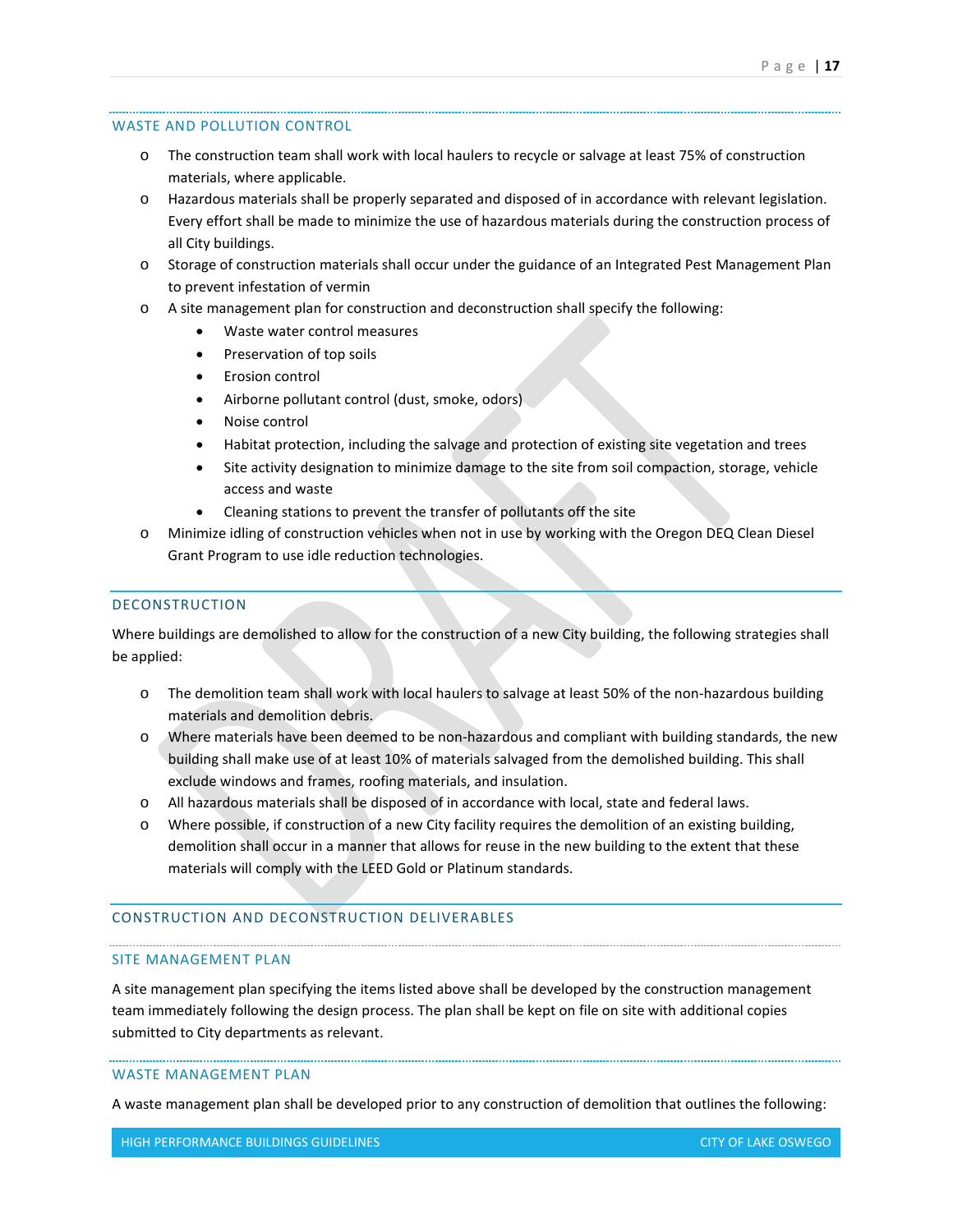- A list of materials that can be economically salvaged for reuse, or removed by salvage haulers.
- A recycling plan for materials that can be collected by Lake Oswego's contracted recycler, and identification of other reclaimers who can remove construction and demolition scrap from the site.
- Manufacturers and suppliers who can supply products with minimal packaging, or reclaim packaging from their products.
- Procedures for properly disposing of hazardous waste.

# COMMISSIONING

The commissioning process is key to ensuring that the building functions as it was designed. Each new building can be commissioned in compliance with ASHRAE Standard 202-2013. A commissioning agent will determine whether equipment, systems and controls that supply heating and cooling, light, ventilation and other key building components are working together in conformance with original plans. Commissioning should occur from the early design process and continue for a minimum of 5 years after construction and follow a monitoring based approach to keep track of and reduce costs. This will ensure that the building operates to the building owner's needs, that problems can prevented or eliminated, that costs are lowered early in the process, and that the building can perform at a high level throughout its lifecycle. Energy efficiency, improved air quality, reduced operating costs, and an easy to maintain building should all be outcomes of the commissioning process.

## COMMISSIONING AGENT

- o Commissioning shall be performed by an independent third-party individual who shall not be an employee of any firm associated with the design or construction process.
- o The agent shall be hired directly by the City as either an employee or contractor for the duration of the process.
- o The agent shall report all recommendations directly to the City.
- o The agent shall work closely with facilities management to ensure that all staff are trained on new building systems, controls and equipment, including any energy management systems and verification of all building systems.

#### COMMISSIONING PROCESS

- o Include all costs for commissioning in the project budgets to ensure that resources are available to allow for a thorough commissioning process.
- o The development of a Commissioning Plan shall occur during the design phase of the project.
- o The commissioning agent or team shall be engaged throughout the design and construction process to review plans, drawings, and the installation of building systems.
- o Following construction, all building systems, controls, and equipment shall be verified for conformance with performance goals. All inconsistencies or underperforming systems shall be reported immediately to allow for corrections to be made.
- o All facilities management staff shall be trained on systems specific to the building.
- o Systems will continue to be monitored and adjusted as part of a retro-commissioning process for a period of no less than 5 years, and then re-assessed every 5 years for the lifespan of the building.

### SYSTEMS TO BE PART OF COMMISSIONING PROCESS

o HVAC systems and associated controls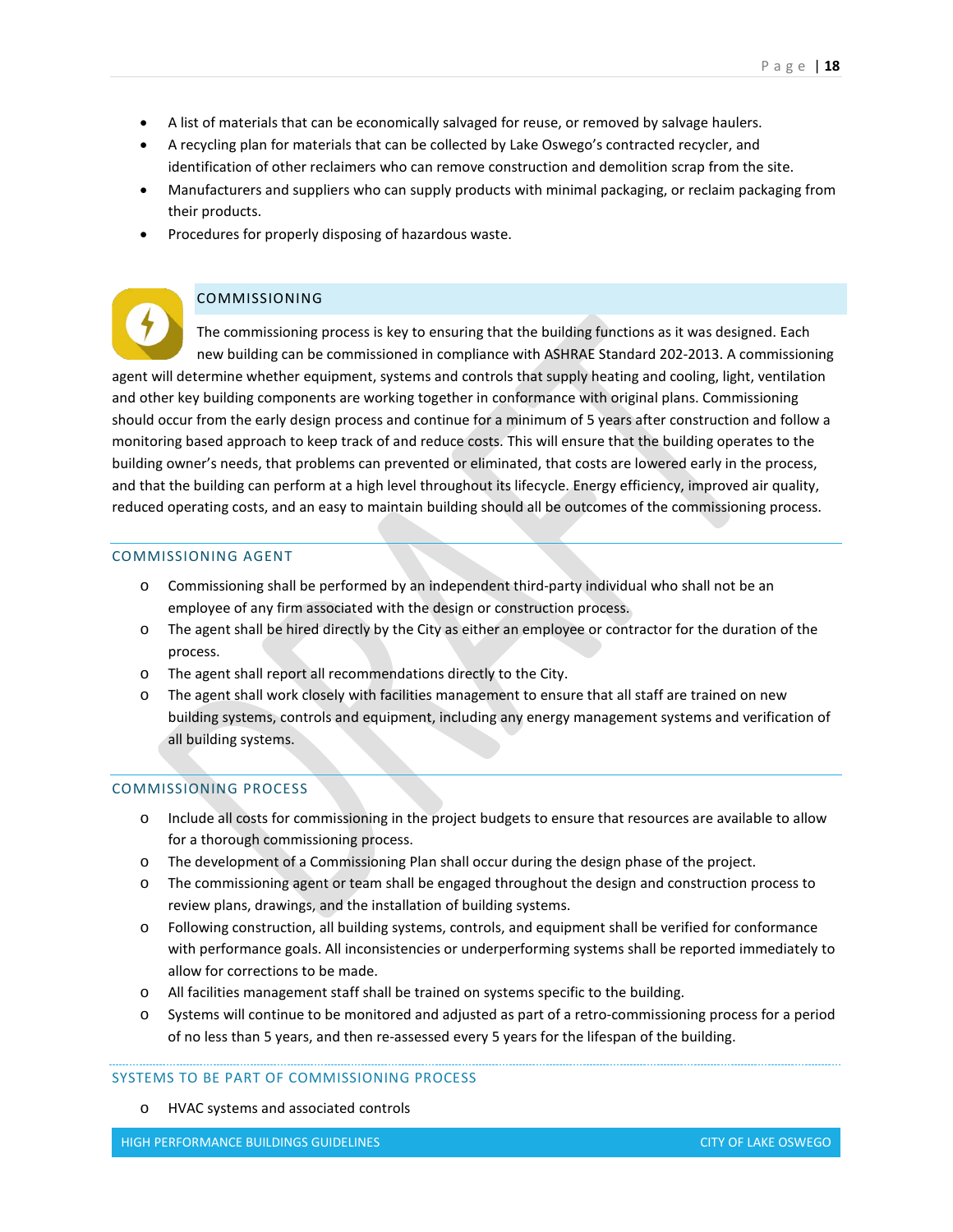- o Lighting systems and associated controls
- o Plumbing systems and associated controls
- o Renewable energy systems and associated controls
- o Electrical systems and associated controls
- o Building envelope, including roofing and windows

### COMMISSIONING DELIVERABLES

- $\checkmark$  A commissioning plan that outlines the project timeline, systems to be commissioned, testing methodology, training program, functional tests, and system verification.
- $\checkmark$  Training program set up or reviewed by the commissioning agent.
- Progress reports, test results and compliance reports submitted to the City on an annual basis for a period of no less than 5 years.
- $\checkmark$  Final commissioning report that includes all testing results, findings, systems documentation and proof of compliance.



# OPERATIONS AND MAINTENANCE

The operations and maintenance standards included in these guidelines apply not only to new high performance City buildings, but to all existing buildings. Compliance with these standards will ensure

that buildings operate as designed while maintaining a safe and healthy work environment. High environmental performance in compliance with LEED Platinum credits are an expected outcome of these guidelines.

## WASTE MANAGEMENT

- In addition to continuing existing recycling and composting policies, staff shall be trained to reduce overall waste in day-to-day operations. Waste prevention methods shall apply to all procurement and purchasing decisions and include the following:
	- o Reduction of packaging
	- o Durable and reusable items shall be given preference over disposable items
	- o All new construction and renovated facilities shall have EPA Water Sense and Energy Start certified dishwashers installed to reduce the use of disposable dishware and cutlery
	- o The use of compostable dishware shall be minimized in favor of durable dishware, but shall be used in place of any other disposable dishware purchasing.
	- o Water filling stations shall be provided throughout the building and jugs and glasses shall be made available. The purchase of bottled water is prohibited.
	- o All electronics shall be recycled through a program or recycler certified by the Oregon Department of Environmental Quality Oregon E-Cycles program.

#### RECYCLING

- All City buildings shall include the following recycling infrastructure:
	- o Recycling containers in each department that meet the requirements of the City's contracted recycler
	- o Paper recycling containers at each workstation
	- Educational materials at each recycling station that clearly illustrate what can be accepted.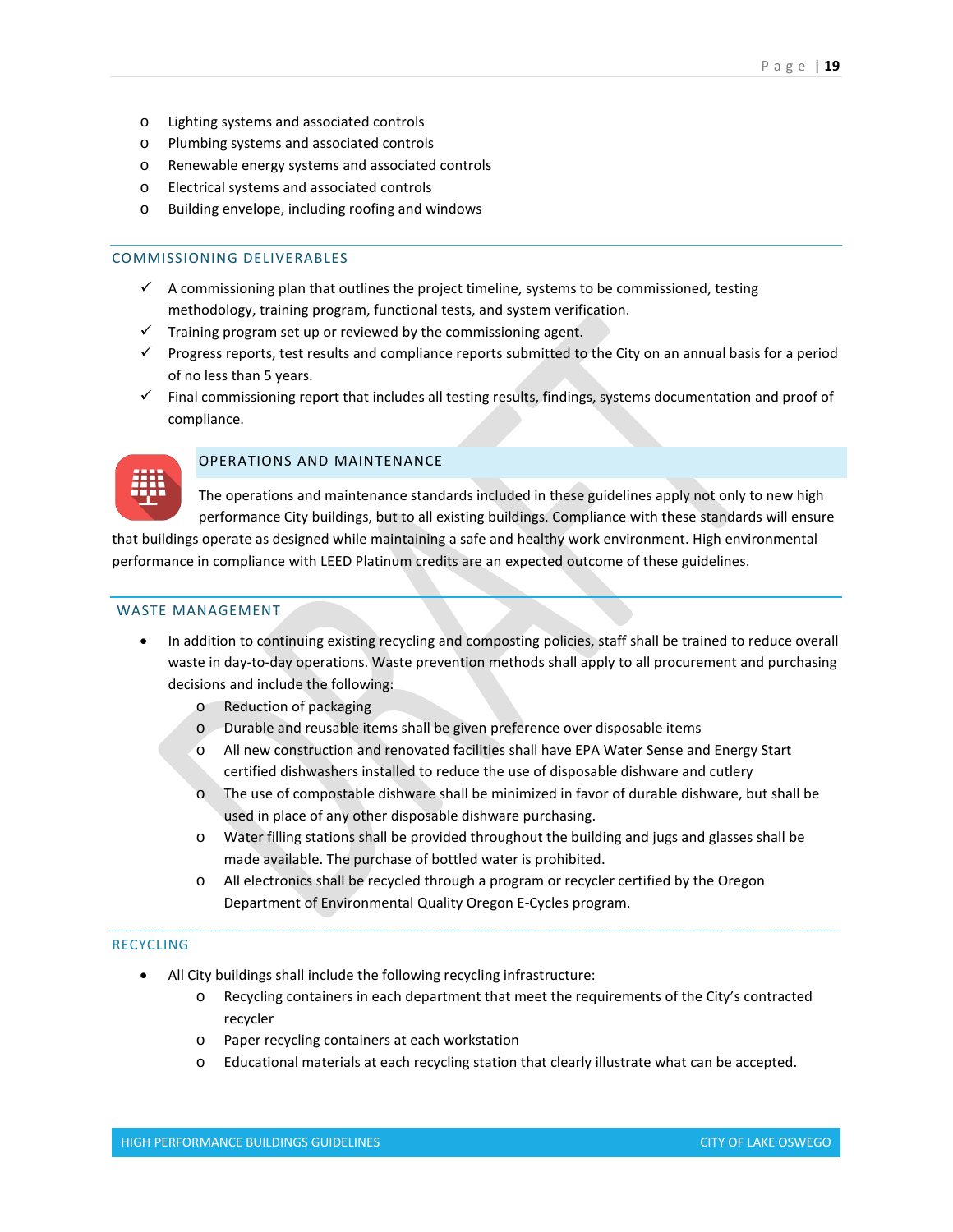#### COMPOSTING

Food-only composting bins shall be available at all City buildings, located in all employee areas where food is prepared or consumed. The bins shall be vermin resistant and emptied each day by janitorial staff.

#### EDUCATION

Employees and building occupants shall be trained on waste management during their intake orientation and through continuing education their employment. All employees shall be made aware of changes in policy or procedures related to waste management. Training topics shall cover:

- Identification of City staff resources for questions about waste disposal and management
- Proper separation of recycling, compost, and waste
- Results of waste audits shall be shared with staff along with recommendations for improvement
- Conservation of water and energy in the building
- Reduction of waste through paperless processes, food and beverage purchases while at work, and other streamlined business processes

Custodial staff shall also be trained in:

The City's recycling and compost program, to ensure those streams are not contaminated with waste and that all materials that have been separated are recycled correctly.

## DEFINITIONS

**Appurtenance**: As defined by the U.S. Green Building Council, "an appurtenance is any built-in, nonstructural portion of a roof system, such as skylights, ventilators, mechanical equipment, partitions and solar energy panels."

**ASHRAE**: American Society of Heating, Refrigerating and Air Conditioning Engineers

#### **Biophilia:**

**Building**: An enclosed structure that is regularly occupied by people and contains conditioned space (heated or cooled)

**Commissioning:** Commissioning is an all-inclusive process for all the planning, delivery, verification, and managing risks to critical functions performed in, or by, facilities. Commissioning ensures building quality using peer review and in-field or on-site verification. Commissioning also accomplishes higher energy efficiency, environmental health, and occupant safety and improves indoor air quality by making sure the building components are working correctly and that the plans are implemented with the greatest efficiency. Commissioning is a quality assurancebased process that delivers preventive and predictive maintenance plans, tailored operating manuals and training procedures for all users to follow. Essentially, the commissioning process formalizes review and integration of all project expectations during planning, design, construction, and occupancy phases by inspection and functional performance testing, and oversight of operator training and record documentation.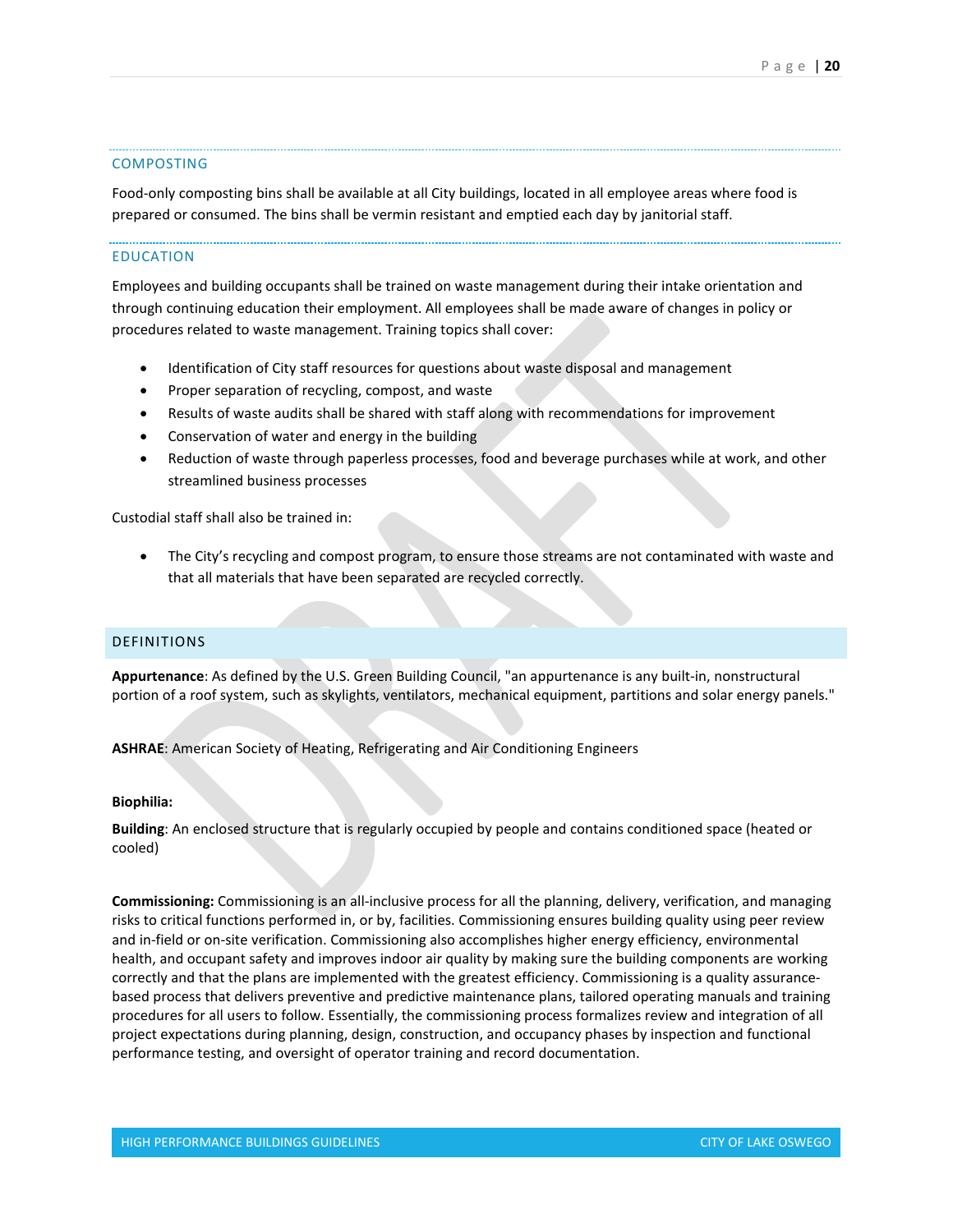**Deconstruction:** The practice of disassembling a building in such a way that the materials (joists, flooring, siding, fixtures, and more) can be reused for new construction.

**Ecoroof***:* An Ecoroof consists of a layer of vegetation over a growing medium on top of a synthetic, waterproof membrane. According to the City of Portland Ecoroof program, an Ecoroof significantly decreases stormwater runoff, saves energy, reduces pollution and erosion and helps preserve fish habitat.

**ENERGY STAR:** ENERGY STAR is a joint program of the U.S. Environmental Protection Agency and the U.S. Department of Energy helping us all save money and protect the environment through energy efficient products and practices.

**ENERGY STAR Portfolio Manager:** Portfolio Manager is an interactive energy management tool that allows you to track and assess energy and water consumption across your entire portfolio of buildings in a secure online environment.

**Green Building Certification Institute (GBCI)**: A third-party organization that provides independent oversight of professional credentialing and project certification programs related to green building. GBCI administers certifications and professional designations within the framework of the U.S. Green Building Council's LEED® Green Building Rating Systems™.

**IAQ**: Indoor air quality – the nature of air inside the space that affects the health and well-being of building occupants.

**Integrated Design**: Early, multidisciplinary collaboration, including key stakeholders and design professionals, from conception to completion of a building project, rather than the traditional series of hand-offs from owner to architect, from builder to occupant. Integrated design incorporates the interplay between location, siting, layout, structure, systems, and anticipated use patterns.

**LEED**: Leadership in Energy and Environmental Design, a green building certification standard and rating system developed and maintained by the U.S. Green Building Council.

- **-** LEED BD+C: LEED for Building Design and Construction and Major Renovations, latest version available.
- **-** LEED EBOM: LEED for Existing Buildings Operations and Maintenance, latest version available.

**Life Cycle Cost Analysis:** Life-cycle cost analysis (LCCA) is a method for assessing the total cost of facility ownership. It takes into account all costs of acquiring, owning, and disposing of a building or building system.

**Major Renovation or Retrofit**: The replacement of both lighting and HVAC that serve more than

50% of the total building floor area. Major renovation project scopes involve significant design and construction activities. For the purposes of these guidelines, the City uses the Energy Trust of Oregon's most current definition of major renovation $^{14}$  $^{14}$  $^{14}$ .

<span id="page-20-0"></span><sup>14</sup> [http://energytrust.org/library/forms/NBE\\_PG\\_CommissioningParticipantManual.pdf](http://energytrust.org/library/forms/NBE_PG_CommissioningParticipantManual.pdf)